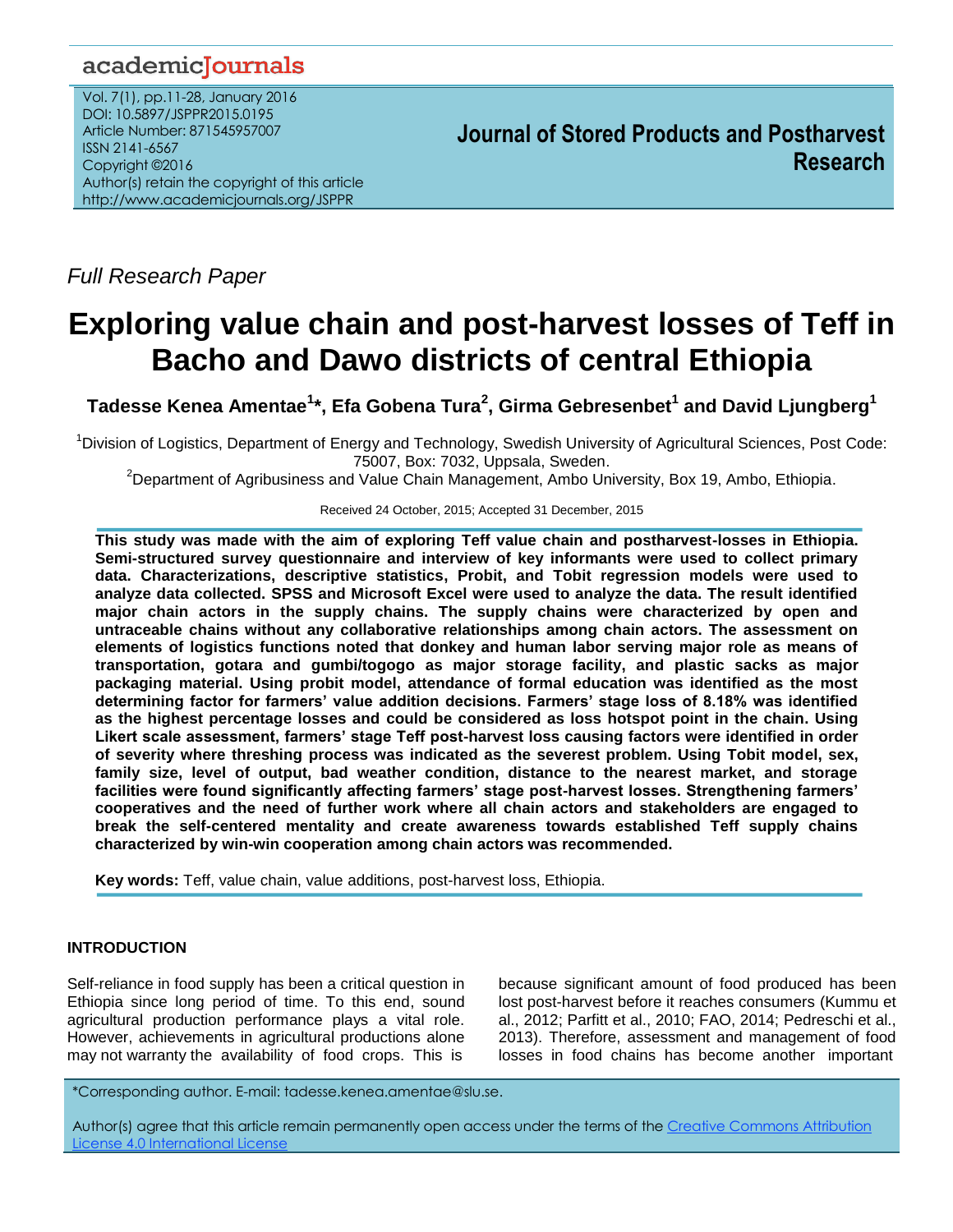dimension to consider in the effort of food security. Value additions activities in food value chains could serve to improve productivity, reduce food losses, and increase the income of those engaged in the agribusiness and improve their livelihood.

Teff (Eragrostistef –Zucc): Ethiopia is native home of Teff Vavilov (1951) cited in Ketema (1997). In Ethiopia, Teff is important cereal crops that 24.02% of all land under cultivation is covered by Teff (first among all cultivated crops in terms land coverage) and contribute 17.57% to grain production, second next to maize in terms contribution to total grain production (CSA, 2015). Some reports indicated that Teff is getting wider acceptance in international market, too. As gluten-free cereal it is getting global attention and becoming one of the healthy grains (The Guardian, 2014). Therefore, there is potential for Teff to be the second gift of Ethiopia to the world after coffee.

Regardless of its economic contribution and potential, Teff is a very tiny cereal which is produced in a very drudgery system and has a number of problems in production and postharvest management. In production, the system is very drudgery and the yield was one of the lowest compared to other world cereals (Assefa et al., 2013). On the other hand, Teff is also a cereal which was subject to loss particularly during the harvesting and threshing processes.

The high loss behavior of Teff may emanate somehow from the tiny seed size of the cereal. Farmers express their pain of this loss by a proverb in Afaan Oromoo language *""amman baddu osoo beekanii silaa nanqottan" jette Xaafiin""* roughly translated, it means had the farmers know how much is lost, no one is willing to engage in Teff farming. From this proverb one can understand two important things: loss is serious problem of Teff farming system and knowing the exact loss amount is difficult.

Therefore, there is clear call for the stakeholders to continue both in yield increasing efforts on one hand and reducing losses on the other hand. Improving these has paramount contribution to food security in Ethiopia, which was a long standing agenda. With more than 35% of the population being under high prevalence of undernourishment between 2012 and 2014, Ethiopia was identified among countries where food security issue is prevailing agenda (WFP, 2014). The role of Teff in alleviating this problem is of paramount for many reasons. First, cultural attachments of the people of Ethiopia to Teff: with strong attachments to Teff production and consumption of Ethiopians, it involves zero cost of promotion. It is a cereal which is already in the favorite consumption list of the people of Ethiopia. Second, Teff has high nutritional values: 62% dietary fiber, 82% iron, 35% calcium, 47% carbohydrates, gluten free, and verity of vitamins (Nutrition Data, 2015), which is another aspect of food security. Third, Teff by-product is also used as animal feed thus contribute to meat and milk productions of the country. Fourth, Teff is important

cash crop, second after coffee, generating about 464 million USD income per year for local farmers (CSA, 2015). With increasing trend of Teff consumption at international level, the importance of Teff as cash crop is expected to increase benefiting farmers.

Inefficiencies and ineffectiveness of management practices in food value chains are one of the major reasons for food losses. For instance, Kummu et al., (2012) stated that by making food supply chain efficient half of the food losses could be saved and that could feed one billion extra people. Hence analyzing and improving management practices in the food value chains could reduce food losses. Therefore, this study was made with main objective of analyzing Teff value chains with particular emphasis on farmers' value addition decisions and post-harvest losses in two districts of central Ethiopia. The specific objectives were to:

(1) Map-out and analyze Teff supply and marketing chains,

(2) Analyze logistics activities,

(3) Identify factors affecting farmers" value addition decisions, and

(4) Identify level of post-harvest losses and analyze factors affecting the post-harvest losses of Teff in the area.

# **LITERATURE**

# **Definitions of terms**

# *Value additions*

Value chain is defined by Kaplinsky and Morris (2001) as " the full range of activities which are required to bring a product or service from conception, through the different phases of production (involving a combination of physical transformation and the input of various producer services), delivery to final consumers, and final disposal after use." The word "*value"* in value chain may refer to place values, which means getting the product or services in the right place; form value, which means getting the product or service with the right form (conversion of the product from one from to another), or it could refer to time value which means getting the product or service at the right time. In a broader sense, value is what the customer is willing to pay for.

In this study, by value activities we refer to farmer stage value activities which serve to improve production, quality, and convenience for chain actors downstream. These value activities includes: use of fertilizer, improved variety seeds, herbicides, and other inputs; on time harvesting, cleaning, storage, and transportation of produce to various market places.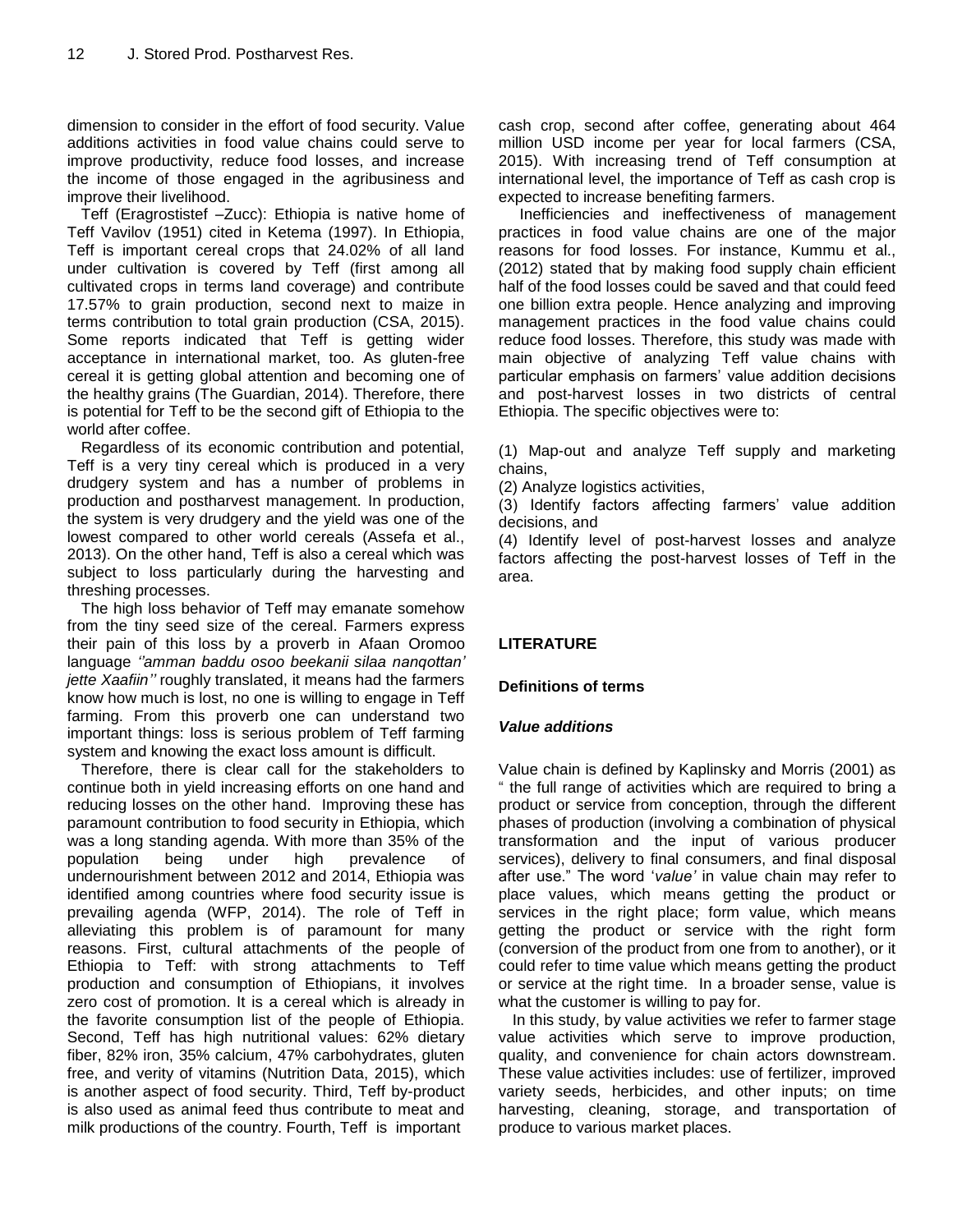### **Post-harvest food losses and waste**

Following the recognition of reducing food losses as important element of food security equation, the phrases food loss, post-harvest loss, and food waste were commonly used in scientific and other reports. However, unless specifically defined for particular use, these terms may create confusions as different sources use these terms to refer to somehow different things. Often, the stages of the losses in the food supply chain were used to refer to the type of loss as the terms agricultural loss, processing loss, distribution loss, and consumption loss used as in the study by Gustavsson et al. (2011). Harris and Lindblad (1978) distinguished among pre-harvest, harvesting and post-harvest food losses using the period of time in production and distribution of food commodities. According to the source, losses that happen before harvesting process start such as losses due to weeds, insects or disease were termed as "*preharvest food losses"*. Losses during the harvesting process such as losses resulting from shattering during harvesting were classified as "*harvesting losses"* while losses that happen between completion of the harvesting process to the human consumption was termed as *"post*harvest losses'. Parfitt et al., (2010) indicated that some authors distinguish between food losses and food waste as "Food loss referring to the general decrease in food quantity or quality, which makes it unfit for human consumption while food waste refers to food loss at the end of food supply chains which generally results from human behavioral issues." According to this distinction, food waste is part of food loss. However, Parfitt et al. (2010) preferred to use the term "food waste" to mean both food loss and food waste. Hodges et al. (2011a) referred post-harvest system as "*interconnected activities* from the time of harvest through crop processing, marketing, and food preparations, to final decision by the consumer to eat or discard the food product" and postharvest loss as "measurable quantitative and qualitative food loss in the post-harvest system." The author noted that food loss is subset of post-harvest loss and food waste is subset of food loss that is potentially recoverable for human consumption. Rembold et al. (2011) also noted post-harvest loss (PHL) to include losses that occur at time of harvest, though various postharvest operations on farm to the first level of market. The definitions by Hodges et al. (2011a) and Rembold et al., (2011)for PHL are similar with Harris and Lindblad (1978) definition for Post-production losses in terms of the losses included as losses occurring at all stages starting from harvesting and movements of food down to the consumption points. Hodges et al. (2011a) consideration of PHL as the broadest loss where food loss is subset of it and food waste was the subset of food loss is not in line with definitions by Harris and Lindblad (1978). The later defined PHL narrowly to indicate losses occurring at stages of the food supply chain after harvest process completed.

In this study, we preferred to use the term post-harvest loss with the reason that it was the term most often used. However, by post-harvest loss in this study, we mean losses of Teff both during harvesting process and during the post-harvest activities throughout the supply chains in the process of getting the cereal down to consumers. What was considered as post-harvest loss includes Teff losses that occur at all stages of the harvesting, postharvest handling, processing, transportation, storage, packaging and marketing, and consumption.

# **Measuring/estimating losses**

To our knowledge, there is no universally agreed method for food loss assessments methodology that fits to measuring food losses for all types of food commodities in all situations. However, two major approaches to measure/estimate food losses can be mentioned (Hodges et al., 2011b): (i) actual measurement of quantity (weight or volume) or quality (negatively altered conditions of the food products) losses in food chains and (ii) use of questionnaire to indicate subjective estimated losses by people experiencing the losses in food chains. Due to the difficulty of food loss measurement directly, Basavaraja et al. (2007) tend to use indirect method of addressing food losses in terms of factors causing food losses. The notion of trying to address food losses as latent variable measured in terms of the factors causing food losses has two advantages. First, we estimate or measure food losses not only to know the loss amount but also to reduce losses and reducing losses are possible through knowledge and interventions on factors causing losses. Second, it allows use of econometrics models, which enables to know both the level of losses and factors causing the loss in order of severity. Therefore, such method clearly indicates factors causing losses with level of significance and invite prioritized interventions to reduce food losses. But the limitation is that in subjective study, the complex interaction among the factors causing losses may not be easily grasped and a loss caused by one factor may be attributed to the other factor by the chain actors. Moreover, farmers and other chain actors may know, at least feel, the overall loss easily but it may be difficult when it comes decomposing losses according to many factors causing the losses.

# **MATERIALS AND METHODS**

#### **Study site, sampling, and data collection**

This study was conducted in Bacho and Dawo Districts of south West Shoa zone in central Ethiopia. These districts were purposefully selected from among high production areas of Teff (Figure 1). For farmers, simple random sampling formula by Olsson (2011) was employed with p value of 85% and confidence level of 95%. Thus, *n* value estimated using: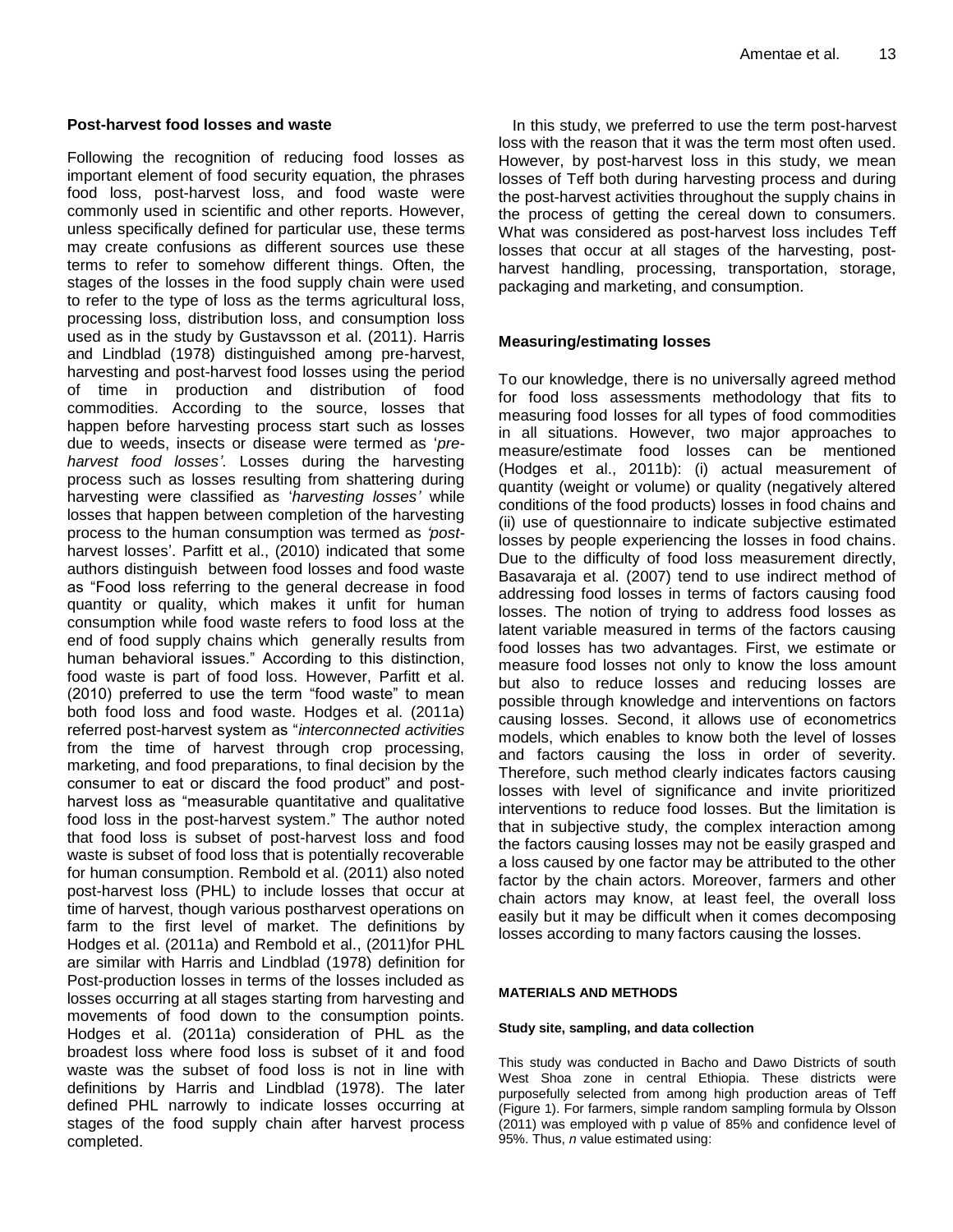$$
n = \frac{z^2 p.q}{e^2}
$$

Where: n is sample size; z is value of standard variate from normal curve; p is estimated population proportion; q is 1-p; and e is error term (5%).

Even though p value of 50% could give highest sample size, with resource constraint and consistency observed during the pilot study it was limited to 85%. Therefore, the farmer respondent sample size was determined to be 196. Then the number was distributed to Kebeles under each districts based on stratification using the actual number of households.

$$
\frac{1.96^2 x.85x.15}{.05^2} = 196,
$$

However, in the data cleaning process we remained with 150 of the questionnaires from farmers to be validly discussed. Semistructured questionnaire translated to local language was used to gather primary data. The data was collected during January to November, 2014. The sample size for other chain actors was determined purposefully based on their willingness to cooperate and other particular factors associated with each chain actors. Accordingly, out of 209 registered Teff traders in the two districts we have selected 54 traders and allocated proportionally based on the actual number of traders in each districts as 28 from Bacho and 26 from Dawo. The other actors included were: 20 consumers, 6 cooperatives, 2 union, 20 Enjera/Buden (soft bread made of Teff) sellers, 4 mill houses and 2 Teff flour sellers. For these chain actors (other than Farmers), we did not apply sampling formula because in some cases the number of chain actors were limited which we have included all to the study as in the case of cooperatives and union or majority of the chain actors like in the case of mill houses, Enjera/Buden sellers, and Teff flours sellers.

#### **Data analysis**

Combinations of analytical techniques were used in analysis of the data obtained. These include mapping the product flow chart, descriptive statistics, Probit, and Tobit models. The analysis was mainly quantitative but narrative-qualitative descriptions were also made regarding Teff farmers socioeconomic characteristics, logistics practices, and supply chain management issues in Teff supply and marketing chains, value addition decisions, and the extent of post-harvest Teff losses. The Probit and Tobit models were used to investigate factors affecting value addition decisions and post-harvest losses, respectively. The Probit and Tobit Models were preferred for their advantages of solving the two major problems under the linear probability model (LPM). That is under LPM, the fitted probabilities can be less than zero or greater than one and the partial effect of any explanatory variable is constant (Wooldridge, 2012). Using Probit and Tobit, which are binary response models overcome these problems and the fitted probabilities under these models lies between zero and one. In this study, farmers' value addition decisions and farmer stage postharvest losses of Teff were analyzed using Probit and Tobit models, respectively where farmers' value addition decisions and farmer stage post-harvest losses of Teff were considered as latent variables, unobserved variables that are measured by multiple observed variables or the factors. The observed variables or the factors were element of our questionnaire which was developed based on the consultative workshop at the beginning of the study.

#### **Probit model**

The basic formula of Probit/ Logit (Wooldridge, 2012: 586) was:

$$
P(y = 1 \setminus x) = P(y * > 0 \setminus x) = P[e > -( \beta 0 + x \beta) \setminus x]
$$
  
= 1 - G[-(\beta 0 + x \beta)] = G(\beta 0 + x \beta),

The Probit model was preferred over the logit for the assumption and properties of normality distribution of disturbance terms (*e*) in the data and that we assumed the decision to add value is discrete, dichotomous and mutually exclusive*.* The goal was to explain the effects of the  $x_i$  (factors in our case) on the response probability  $P(y)$  $= 1\$ )x, farmers' value addition decisions. We used the IBM SPSS Statistics Version 20 to compute the maximum likelihood estimation and we analyzed the marginal effects results between factors (explanatory variables) and the percentage probability change of farmers' decisions to engage in value addition decisions or  $P(y = 1)$ . The explanation of factors (explanatory variables) on the probability of limit and non-limit responses, without regard for the value of nonlimit responses of the value addition decisions(explained variable) were analyzed for which probit provides a suitable statistical model as noted by (Tobin, 1958).

#### **Tobit model**

As stated by Wooldridge (2012) the Tobit model expresses the observed response (y), in terms of underlying latent variable, in this case the post-harvest loss of Teff were an underlying latent variables relating to factors determining these as independent variables to measure the latent variable. Here is the basic Tobit model formula (Wooldridge, 2012) with lower limit censoring at zero:

$$
y^* = \beta_0 + X\beta + \mu, \mu/x \sim Normal(0, \delta^2)
$$
\n<sup>(1)</sup>

$$
y = \max(0, y^*)
$$
 (2)

In the second equation above, it means the observed variable, y, equals y\* when  $y^* \ge 0$ , but y =0 when  $y^*$  < 0. To bit model is one of the limited dependent variable models where there is a limit or boundary on the dependent variable and some of the observations hits this limit. The limits could be upper or lower. In this case, the values of dependent variables or Teff post-harvest loss, for a rational farmer relating to particular believed cause of Teff loss never go beyond zero. Therefore, there is lower limit. But for some respondent farmers the loss as a result of some factors hits zero. The choice of the Tobit model, as against the cob Douglas, probit or logit model, was based on the fact that with it, the intensity of loss as it relates to each independent variable or the loss causing factors can be determined. Thus, maximum likelihood Tobit estimation (Tobin, 1958) was used in the analysis of factors affecting amount of post-harvest losses of Teff.

#### **Variables, expected effects, and research questions**

This study was designed and executed both in terms of research questions and testing expected effect of some variables on other variable approach. Factors affecting value addition decisions (Objective 2) and factors affecting post-harvest losses of Teff (Objective 4) were designed and answered in terms of testing the following hypothesized relationships between variables (Table 1). In addition to Table 1, the study answered the following research questions:

- (1) How is the Teff value chain in the study area characterized? (Objective 1 and part of Objective 2),
- (2) What is the level of losses across the stages of Teff supply and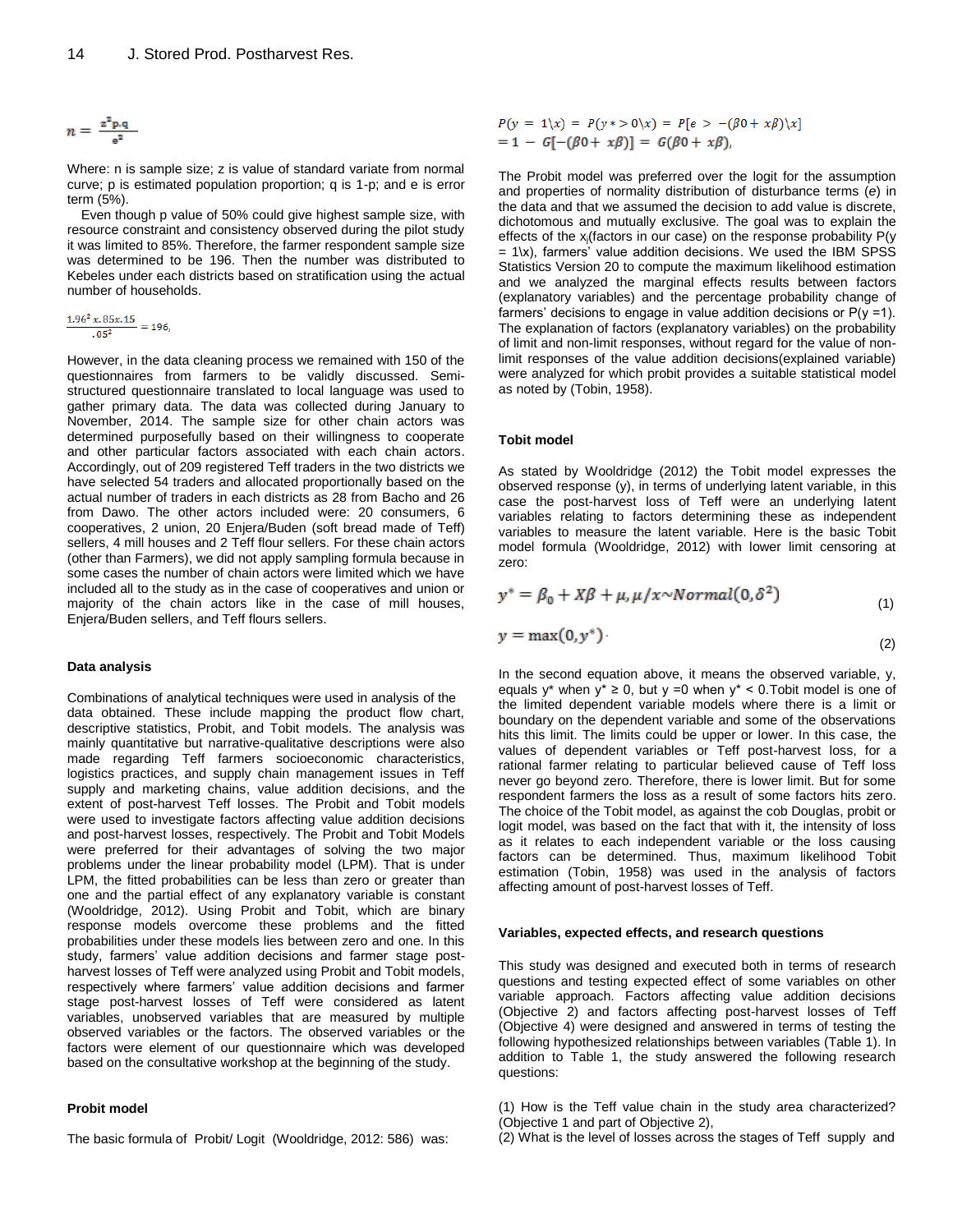#### **Table 1.** Variables and hypothesis.

|                                       |                   |                                                                    | <b>Expected effect on</b>   |                   |
|---------------------------------------|-------------------|--------------------------------------------------------------------|-----------------------------|-------------------|
| <b>Variables</b>                      | <b>Notation</b>   | <b>Measurement</b>                                                 | <b>Post-harvest</b><br>loss | Value<br>addition |
| Sex                                   | SHD_D             | Dummy:1=if male; 0=otherwise                                       | $\ddot{}$                   |                   |
| Teff farming experience               | TFE_C             | Number of years                                                    |                             | +                 |
| Family size                           | FS_C              | Number of people in the household                                  | 土                           | ٠                 |
| Proximity to the market               | PTM <sub>C</sub>  | Kilometers                                                         |                             |                   |
| Literacy status of the household head | LSHH_D            | Dummy: 1=if attended<br>any formal<br>education; 0= otherwise      | $\ddot{}$                   | +                 |
| Access to credit                      | ATC_D             | $1 = if \quad access$<br>Dummy:<br>credit:<br>$0=$<br>otherwise    | +                           |                   |
| Land cultivated for teff              | LCF_C             | <b>Hectares</b>                                                    | $\ddot{}$                   |                   |
| Ownership of transport                | OTE_D             | Dummy: 1=if yes; 0=otherwise                                       | ٠                           |                   |
| <b>Current prices</b>                 | PFP_C             | Continuous                                                         |                             |                   |
| Non-Teff Farming Income               | NTFI_C            | <b>ETB</b>                                                         | $\ddot{}$                   |                   |
| Weather condition                     | $AE$ <sub>D</sub> | Dummy: 1=Good; 0= otherwise                                        | 土                           |                   |
| Age of the household head             | AHH_C             | Number of years                                                    |                             |                   |
| Perception on post-harvest loss       | $PPL_D$           | Dummy: 1=Yes; 0=otherwise                                          |                             |                   |
| Access extension service              | AES_D             | Dummy: 1=if yes; 0=otherwise                                       |                             | +                 |
| Storage facility                      | SF_D              | 1=availability<br>Dummy:<br>οf<br>storage<br>facility 0= otherwise | $\ddot{}$                   |                   |

marketing chains, and where is the hotspot loss point in the stages? (Objective 3).

# **RESULTS**

**Map-out and analysis of Teff farming and postharvest system in the study area**

#### *Socio-economic backgrounds of farmer respondents*

General information of the Teff farmers in the study area was presented in Table 2. The result showed the average Teff growing experience of the household head was 25 years, implying that respondent farmers have enough knowledge and competence in Teff farming and making informed farm management choices. The age of the respondent farmers were between 25 and 75 with 40 years as an average age of respondents. The average distances to the nearest market, to nearest development centers, and to the nearest all weather roads were 9.6, 2.82 and 6.58 km, respectively. Family size for the respondent farmers was high at an average of about 8 people per household; the head of the house hold were mostly (86.7%) men. The average land owned, average land allocated to Teff farming, and average land allocated to Wheat and other cereals in the area were 2.32 and

2.08 hectors (about 89% of land owned), and 0.72 hectors, respectively. The average land allocation indicated that majority of the land owned were allocated for Teff faming in the area and few of respondent farmers indicated they have no land and they are engaged in farming by renting land. The land rent as noted by the farmers could be paid in cash in advance or paid in kind. Payment in kind is when the land owner share produce during the harvest time. The farmer respondents reported that the common sharing ratio in the area was 1:2, where the land owner gets one third and the farmer who engaged in farming gets two third of the produce, this sharing ratio agreement is locally known as "*siso".*The average production per farmer per year was 19.21 quintals or 1921 kg whereas the average consumption was 6.04 quintal or 604 kg of Teff per household per year in the area.

# **Flows of Teff products in the supply chain**

The simplified flow chart indicating the flows of products, information and finance in the supply chain for Teff in the study area was presented in Figure 2. The product flows sketched on the upper side of the figure was the representation of how the Teff reaches from producers to consumers and how the inputs reach from the input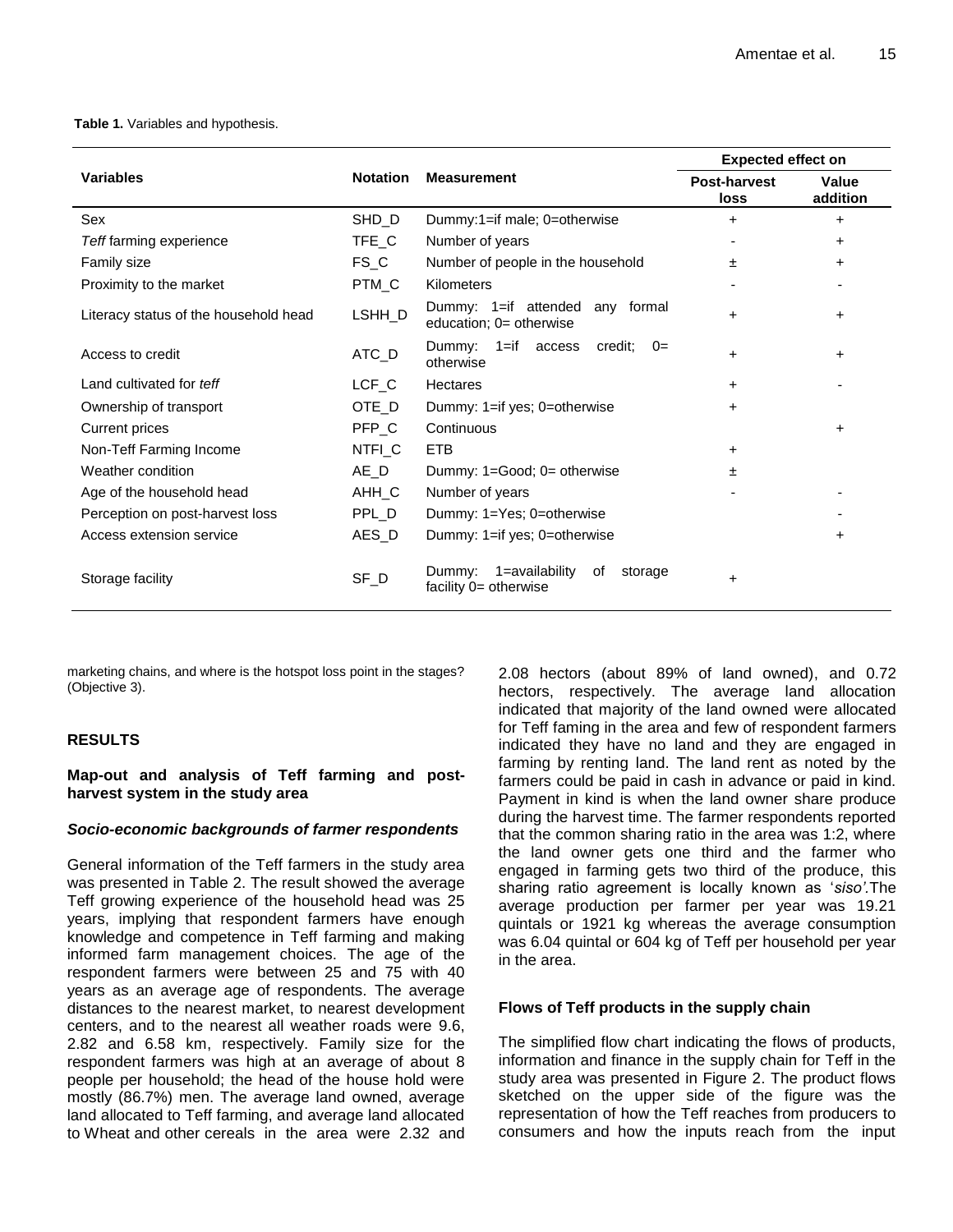**Table 2.** Socio-economic information of respondent farmers.

| <b>Description</b>                                              |                                                   | Average  | <b>Minimum</b> | <b>Maximum</b> |
|-----------------------------------------------------------------|---------------------------------------------------|----------|----------------|----------------|
| Age of the household head                                       |                                                   | 40.7     | 25             | 75             |
| <b>Family size</b>                                              |                                                   | 7.24     | 4              | 14             |
| Sex of the household head (Male)                                |                                                   | 86.67    |                |                |
| Teff farming experience                                         |                                                   | 25.47    | 2              | 50             |
| Distance to nearest market (Km)                                 |                                                   | 9.6      | 2.5            | 19.7           |
| Distance to nearest development center(Km)                      | 2.82                                              | 0.8      | 15             |                |
| Distance to all weather road (Km)                               |                                                   | 6.58     | 1.5            | 40             |
| Land owned (hector)                                             | 2.32                                              | $\Omega$ | 8              |                |
| Land allocated for Teff (hector)                                |                                                   | 2.08     | 0.4            | 5              |
| Land allocated to Wheat and other cereals (hector)              |                                                   | 0.72     | 0              | 4              |
| Income from Non Teff-farm activity (ETB) per year per household |                                                   | 2215.47  | 0              | 8800           |
|                                                                 | Illiterate (%)                                    | 30       |                |                |
| Literacy status                                                 | Literate $(\%)$                                   | 70       |                |                |
| Access to credit (Yes)                                          |                                                   | 73.33    |                |                |
| Ownership of transport equipment (Yes)                          |                                                   | 74.67    |                |                |
| Livestock holding                                               |                                                   | 8.66     |                |                |
| Teff production per year per farmer (*quintal)                  |                                                   | 19.21    | 2.5            | 80             |
|                                                                 | Teff consumption per year per household (quintal) | 6.04     | 0.5            | 25             |

\*100 kgs.

supplier to the producers. The study revealed that producers may sell their Teff to processors, traders or directly to consumers in an open market. The boxes below each stage of the supply chain indicate who the role players were at each stage. Accordingly, the input suppliers were identified as cooperatives (Farmers' associations), the agricultural bureaus, and the farmers themselves. Producers in this case were farmers. Millhouses, bakery and food factories (bread factories), *Enjera/Buden* (soft bread, which is daily food in most households with different types of souses in Ethiopia) producing and selling institutions, and hotels and cafeteria were considered as processors. There were different types of traders operating in the chain. These traders were classified as wholesalers and retailers. The simplified flow chart indicates an overall insight to the major participants' categories in the chain, otherwise in reality it was very complicated and was difficult to assign a chain actor to be classified only into one category. For instance, the same person can be both wholesaler and retailer. It was also not uncommon to find a person engaged in wholesale or retail trade of Teff cereal on one hand and engaged in processing Teff to flour (having Mill operation). Majority millhouses provide services to the consumers on fee basis but few were also engaged in buying Teff cereal and selling the flour. The background triangles at input suppliers, processors and traders indicate who was dominating the role played at the stage, for instance in input supply cooperatives play major role followed by agricultural bureaus, and farmers also supply input for other farmers, particularly seed. In most cases

the relationships among these chain actors were random and they have no established partnership.

Finance flows were identified mostly simultaneously with the product flows where the payments were made immediately on transaction time. However, the study also obtained information that for few transactions relating to input purchase by farmers, credit were allowed, when the farmer considered was proved to be in financial problem by the local administration. In that case, the payment for the input price would be made the immediate coming harvesting time and the payment include calculated interest. As data obtained from chain actors indicated, information flows in the chain was very poor and the chain participants rarely know what the market looks could like ahead of the actual marketing time. Moreover, farmers claimed that the traders use oligopolistic power particularly during the harvesting season and offer lower price using the advantage that famers do not have price information in other markets down the chain including the central markets. Moreover, farmers also noted that they could not transport their Teff to far markets due to their lack of transportation capacity and time constraint; hence they prefer to sell at nearby local market.

# **Production and marketing of Teff in the area**

Figure 3 presented the production and sales quantities of Teff in the area. According to the result, the production of Teff in the area was dominated by farmers producing small quantity of Teff per year. The minimum production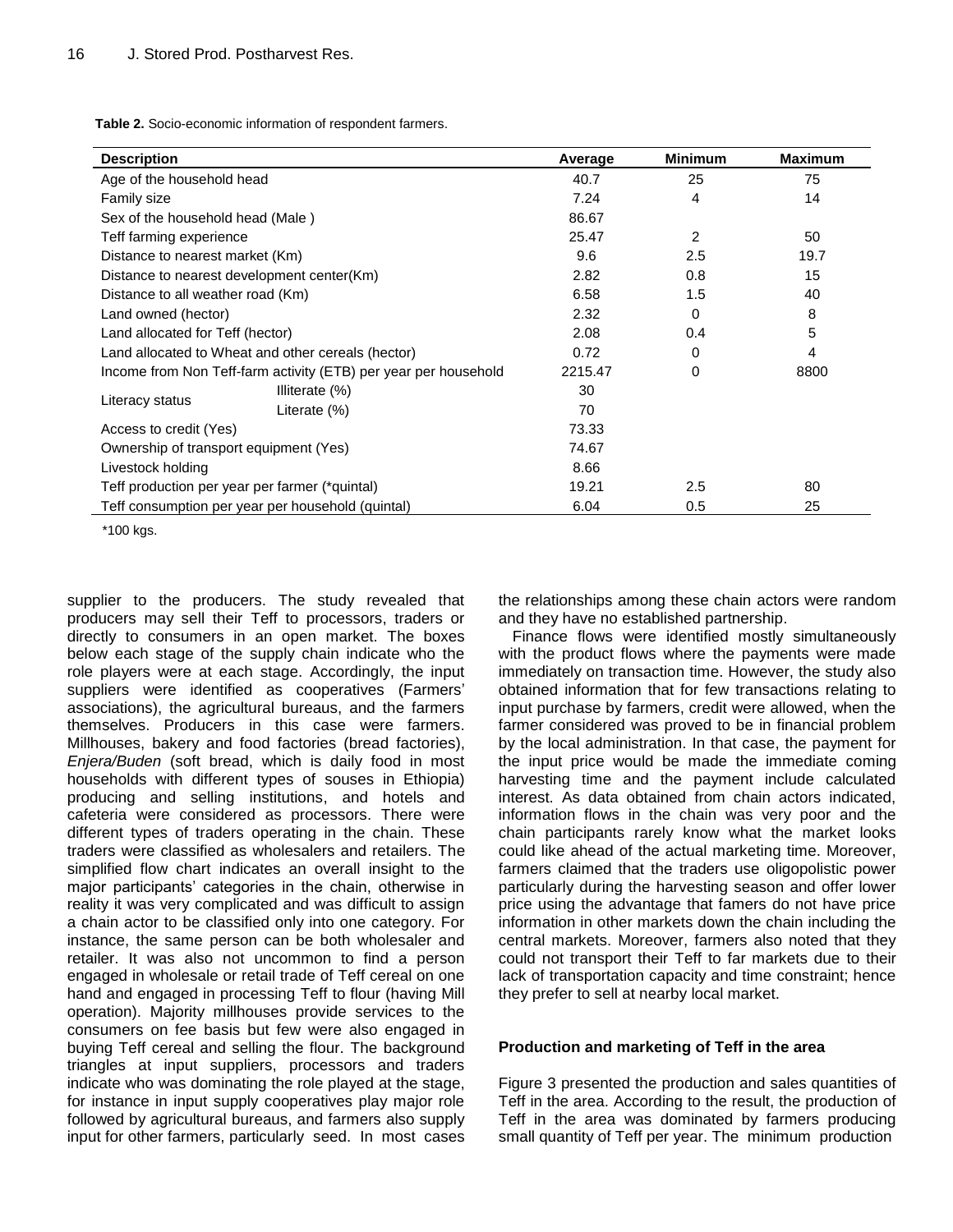

**Figure 1.** Position of Ethiopia in global map (left) and study sites (right): Bacho and Dawo districts in central Ethiopia.



**Figure 2.** Simplified flow chart of Teff in supply and marketing chains in the study area.

per farmer per year was 250 kg while the maximum production per farmer per year was 8000 kg. The total production was 2882 quintals or 288,200 kg of Teff per year for the 150 sampled households. The average production per year for the sampled farmers was 19.21 quintal or 1921 kg. The sales data also show the same situation with production where selling per farmer per year was described as smaller quantities. Of course, farmers sell the residual values of what they produced after home consumption and shrinkages due to losses at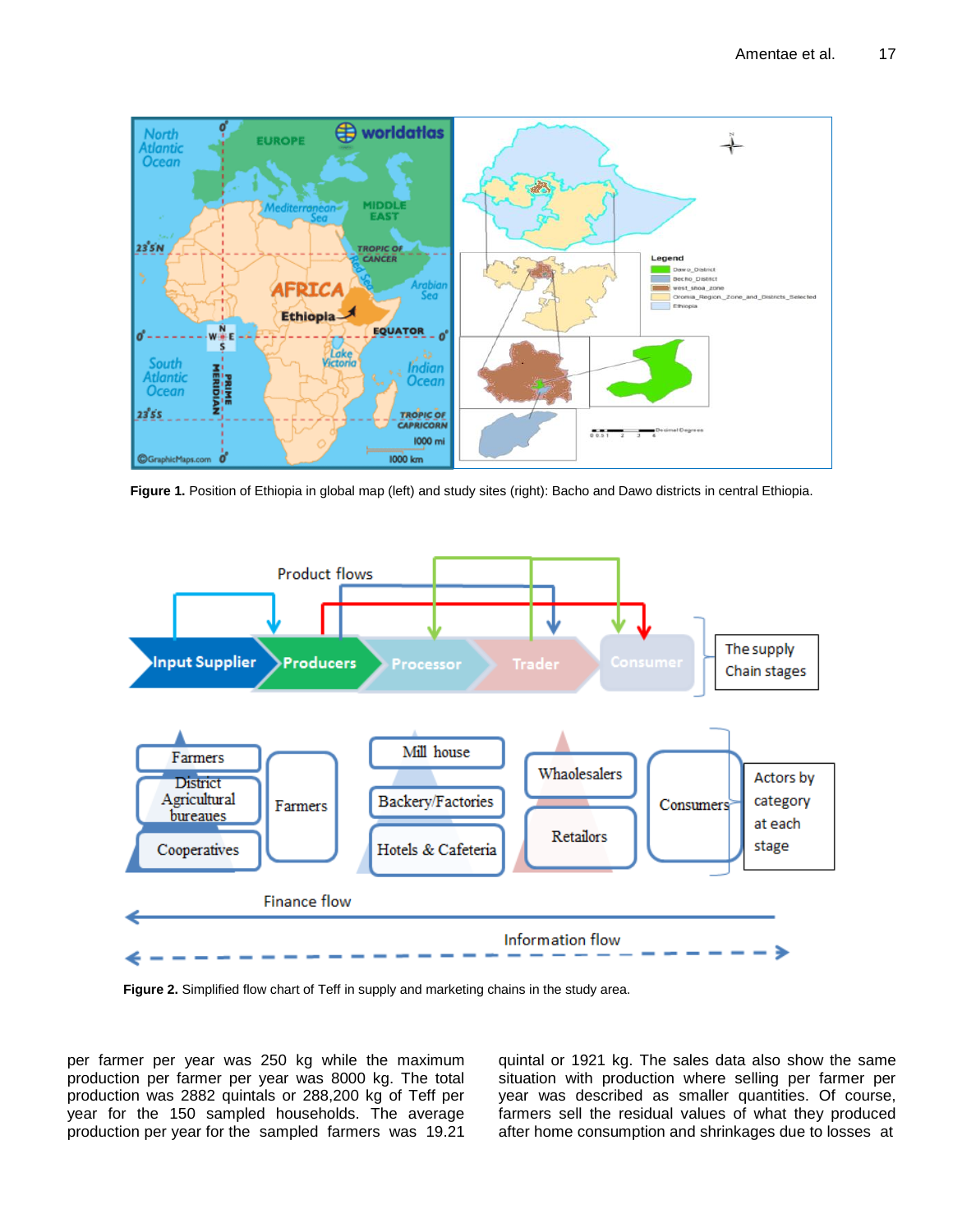

**Figure 3.** Productions (A) and sales (B) quantities of Teff by producers in the area.

farmer stages. According to the result on Figure 3B, the minimum sales per farmer per year were less than 100 kg while the maximum sale was 4500 kg. For majority of the farmers the sales quantity was less than 10 quintals or 1000 kg of Teff per year. Total sales quantity from the sampled farmers was computed to be 798.33 quintal or 79833 kg and the average sales quantity was 5.32 quintal or 532 kg of Teff per year. This showed that, regardless of whether the farmers were producing large quantity or small quantity, majority (more than 90% were selling more than 100 kg per year) were selling Teff to get income in supporting their livelihood. If we relate sales quantity to production quantity for the sampled households, about 28% of Teff produced in the area was sold out by farmers. This is an indication that Teff is produced not only as food crop in the area but also as a cash crop.

According to the result presented on Figure 4, significant proportion of respondents indicated an increasing trend of price and demand for the last three to

stages. According to the result on Figure 3B, the five years as well as the trend with the last year harvest year. According to the result in Figure 4, 64.7% of respondent indicated that the demand and price over the last three to five years was increasing while 52% of the respondent noted the demand and price showed increasing trend with compared with the last percentage harvesting year. This price and demand trend is in line with a national inflationary trend for food commodities in Ethiopia (Headey et al., 2012).

# **Logistics practice, value activities and factors affecting value addition decisions**

# *Logistics practices by Teff farmers*

Storage and packaging: The storage system is a logistics used to store the product until the use for different motives which includes consumption at the later time, expectation of increase in price and grain saving for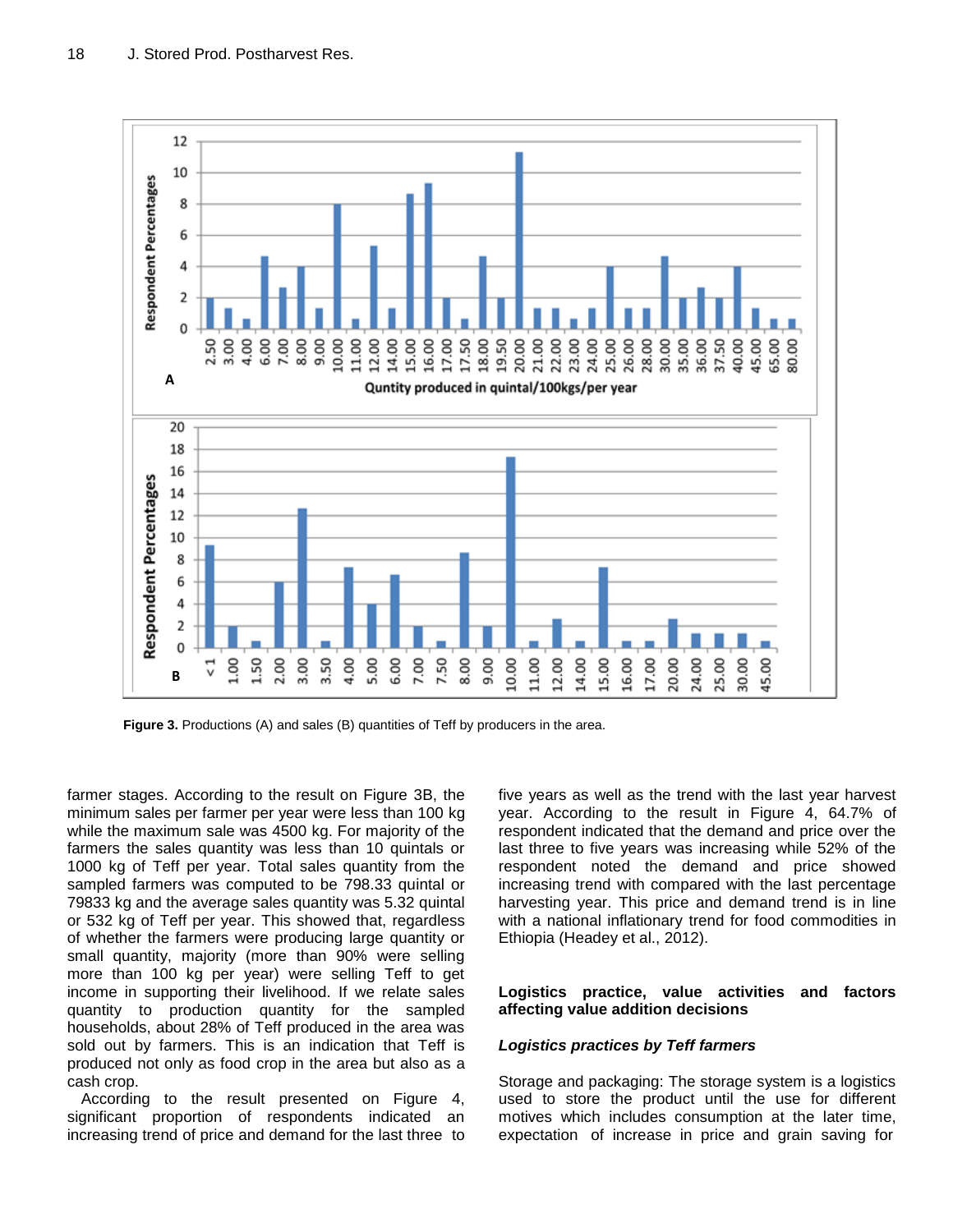| <b>Descriptions</b>             |                                        | Percentage use |
|---------------------------------|----------------------------------------|----------------|
|                                 | Gumbi/Gumbi/togogo                     | 39.33          |
| Storage material                | Gotara                                 | 53.33          |
|                                 | Plastic sack                           | 7.34           |
|                                 | Lack of demand Expecting<br>high price | 37.33          |
| Motive of storing the product   | Storing for saving                     | 24.67          |
|                                 | For consumption                        | 38             |
|                                 | Donkey                                 | 74             |
| Transport, field to homestead   | Animal cart                            | 6              |
|                                 | Human labor                            | 20             |
|                                 | Animal cart                            | 4.67           |
|                                 | Hand cart                              | $\overline{2}$ |
| Transport, home to local market | Human labor                            | 25.33          |
|                                 | Donkey                                 | 68             |
|                                 | Animal cart                            | 2.67           |
|                                 | Hand cart                              | 1.33           |
| Transport, home to mill house   | Human labor                            | 24.67          |
|                                 | Donkey                                 | 71.33          |

**Table 3.** Storage, motive for storing, and means of transportation of Teff in the area.

various contingencies in rural community such as wedding and death of family members for the feasts to be served to the community. As the result presented in Table 3 indicated, *Gotara, gumbi/togogo*, and sacks were indicated as storage facility used by farmers in the area with usage percentage of 53, 40 and 7%, respectively. The result indicated that *Gotara* and *gumbi/togogo* were important storage facilities, but the farmers use sacks as temporary storage facility when *Gotara* and *gumbi/togogo* were filled during harvesting time. Farmers stated they use sacks more as packaging material. All farmers stated that they use different kinds of sacks as packaging material for the Teff to be transported from threshing filed to home and from home to market and millhouses. Table 3 also showed the motive for storage where 37.33% of the participant households store their products expecting high price in the future, 24.67% store for saving purpose, and 38% store their product for home consumption. The pictures of *Gotara* and *gumbi/togogo*, which are main Teff storage facilities in the area, are presented in Figure 5. *Gotara* is made of Bamboo and the inside part is varnished by cattle dung whereas *gumbi/togogo* is made of purposively prepared mad glued by Teff straw. The advantage of these facilities is both are locally made and involve less cost. The disadvantage noted by the farmers was that Teff stored in these facilities is susceptible to damages caused by rats, floods, dampness, and fire. The chain actors" in the area lack financial capacity to acquire small scale metallic silos that could potentially reduce

such losses.

**Transportation:** The means of transportation used by farmers were human labor, donkey, animal cart, and hand cart. Donkeys play significant role as means of Teff transportation in the area. Majority of Teff transported by farmers were done by donkeys. As noted in Table 3, 74, 68 and 71% of Teff transported from field to homestead, from home to market, and from home to mill houses, respectively were done by donkeys. Next to donkeys, human labor based transport was used to transport higher proportion of Teff in the area with about 20, 25 and 25% of Teff transport from field to homestead, from home to market, and from home to mill houses were done by human labor, respectively. Animal cart and hand carts were also reported as means of Teff transport in the area but insignificant proportion of Teff was transported by these means.

# **Value adding activities and factors determining farmers' value addition decisions**

These value adding activities were assessed using Probit model as dichotomous response that the farmers either engaged in these activities (1) or not (0). Then, factors expected to have effect on these decisions were analyzed using marginal effect approach (Table 4).

According to the result in Table 4, farming experience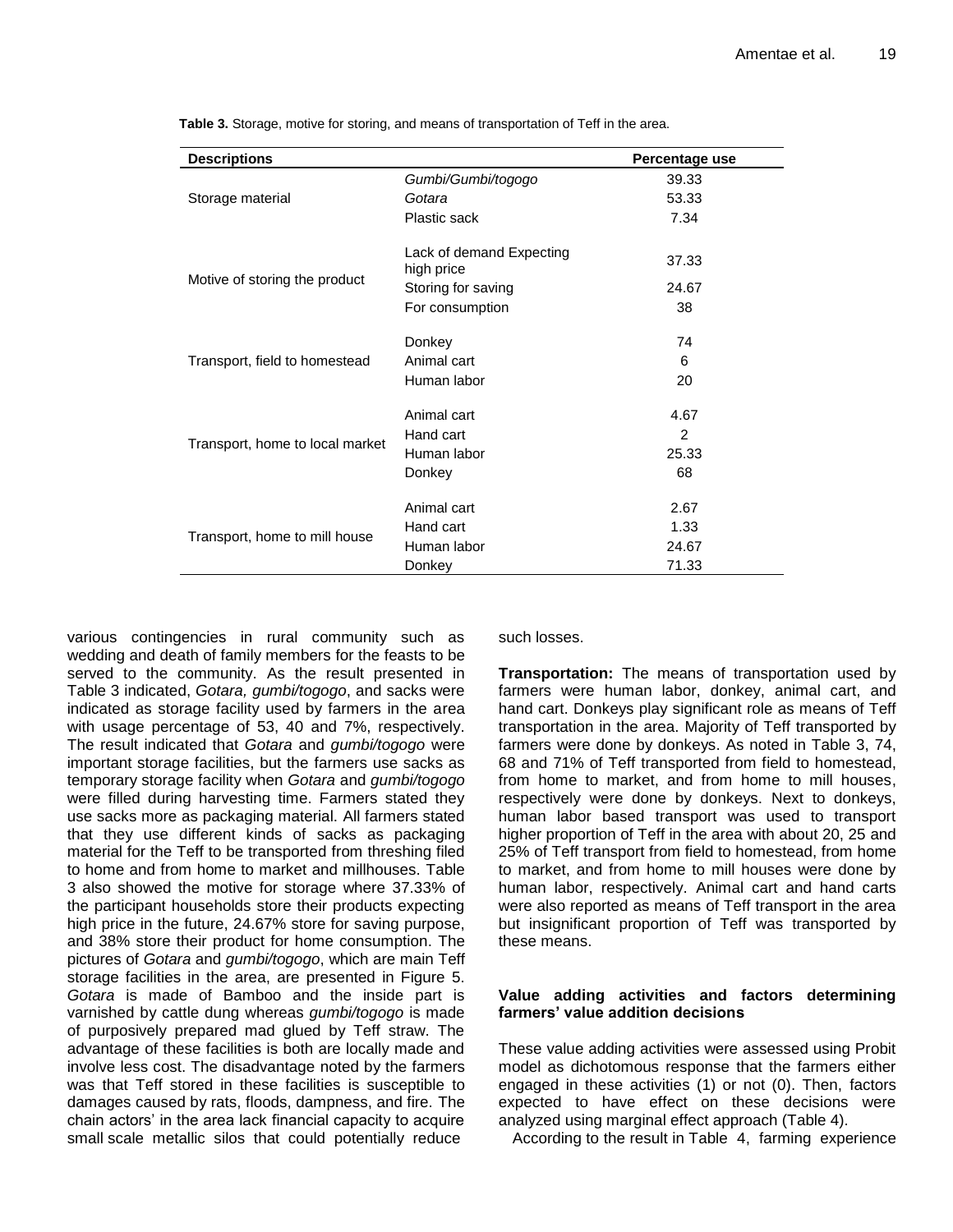

**Figure 4.** Respondent perception on Teff price and demand trends in the study area (Error Bar value 5%).

| Probit results on factors influencing value addition.<br>Table 4. |  |  |
|-------------------------------------------------------------------|--|--|

| <b>Variables</b>                             | <b>Coefficient</b> | <b>Standard error</b> | <b>Marginal effect</b> |
|----------------------------------------------|--------------------|-----------------------|------------------------|
| Sex (Male)                                   | $-0.40$            | 0.451                 | $-0.091$               |
| Proximity to Nearest market, Kms             | $-0.065*$          | 0.0432                | $-0.015$               |
| Literacy status of household head (Literate) | $1.475***$         | 0.204                 | 0.11                   |
| Access to Credit D                           | $0.798**$          | 0.320                 | 0.186                  |
| Land Cultivated for Teff C                   | 0.14               | 0.305                 | 0.0389                 |
| Perception on Post-harvest Loss D            | 0.40               | 0.175                 | 0.0273                 |
| Family Size C                                | $-0.04$            | 0.077                 | $-0.013$               |
| Price C                                      | $-2.391$           | 3.890                 | $-0.556$               |
| Non-Teff Farming Income _C                   | $-0.018$           | 0.116                 | $-0.0042$              |
| Access to Extension Service D                | $0.379*$           | 0.485                 | 0.088                  |
| Teff Farming Experience C                    | $0.037***$         | 0.0136                | 0.042                  |
| Constant                                     | $-19.67$           | 27.77                 |                        |
| Observations                                 | 150                |                       | 150                    |

\*\*\*, \*\* and \* are statistically significant at 1, 5, and 10% probability level, respectively. C- Continuous variable, D-Dummy variable.

and literacy status of household head were identified as statistically significant factors influencing farmers' value addition decisions at 1%, access to credit significantly affect farmers" value additions at 5%, and access to extension services and proximity to nearest markets were influencing factors at 10%. According to the result (Table 4) at 1% statistical significance, the increase of Teff farming experience by one year and access to formal education at any level increases the probability of farmer's participation in value addition by 4.2 and 11%, respectively. At 5% statistical significance, access to credit increases farmers" probability of adding value by

18.6%. At 10% statistical significance, proximity to nearest market and access to extension service farmers" probability of adding value by 15 and 8.8%, respectively.

# **Post-harvest losses of Teff in the supply chain**

# *Level of Post-harvest losses as estimated by chain actors*

The estimated post-harvest losses as percentages of Teff produced or handled at different stages are presented in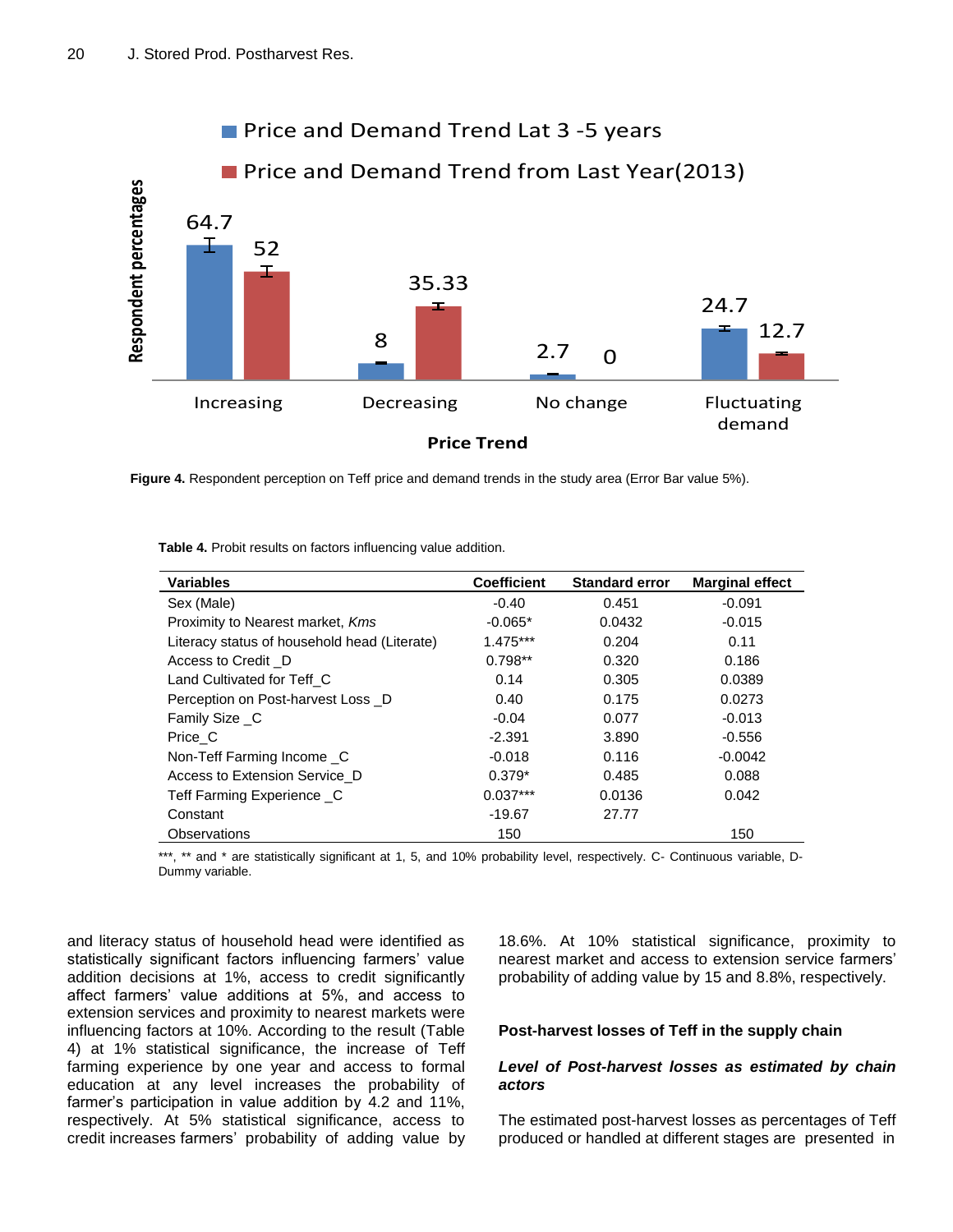| <b>Stages</b>          |                                                 | Loss $(\%)$ |
|------------------------|-------------------------------------------------|-------------|
|                        | Harvesting                                      | 1.87        |
|                        | Threshing                                       | 2.91        |
|                        | Storage                                         | 0.50        |
| Farm level losses      | Transportation from farm to home                | 2.62        |
|                        | Transportation from home to market & millhouses | 0.28        |
|                        | <b>Total farm level losses</b>                  | 8.18        |
|                        | Storage                                         | 0.89        |
|                        | Transportation                                  | 0.46        |
| Wholesale level losses | Cleaning and handling                           | 0.32        |
|                        | Total wholesale level losses                    | 1.67        |
|                        | Storage                                         | 0.19        |
|                        | Transportation                                  | 0.91        |
|                        | Cleaning and Handling                           | 1.75        |
| Retailer level losses  | <b>Total retailer level losses</b>              | 2.85        |
|                        | Cleaning                                        | 1.27        |
|                        | Transporting                                    | 0.94        |
| Consumers level losses | During milling                                  | 1.08        |
|                        | During preparing Enjera/Buden and Leftover      | 0.29        |
|                        | <b>Total consumers level losses</b>             | 3.58        |

**Table 5.** Estimated post-harvest losses at different stages in Teff in 2013/2014.

Table 5. The loss at farmer stage which was estimated to be 8.49% was the highest in the chain indicating the farm level as the hotspot loss point for Teff in the study area. The losses at farm level were mainly caused by problems during harvesting, threshing, and transportation from harvesting site to homestead. Farmers reported lesser losses due to home storages and during transportation from home to market places and millhouses.

Teff losses during harvesting were estimated to be1.87%.These losses were mainly due to shedding of grains as a result of shattering during harvesting. Weather condition particularly rain sometimes aggravate this loss as noted by farmers. The farmers indicated losses during the threshing activities, which constitute the major part of farmer level loss (2.91%), were mainly due to activities during the process of separating the seed from the straw, eaten by cattle during threshing, and the field on which Teff threshing activity performed (stick to soil and mixed with soil that deteriorate quality).

The losses due to transportation from farm field to homestead were estimated to be 2.62%. These were mainly due to use of traditional methods of transportation used by the farmers. The losses as a result of problems of transportation from home to market and millhouses were estimated to be 0.28%. Majority of Teff was transported from field to homestead and from home to different market places using Donkeys. The farmers reported losses occur during loading and unloading of

produce and while in the way to market. Farmers indicated the road condition contribute to this loss. Another element of the farmer level loss was losses that occur during storage (0.5%). As the information from farmers indicated, important factors leading to storage losses were non-availability of separate storage facility for various cereals, poor storage structures, and presence of rodents. Next to farmers, consumption level loss was high at 3.58%, which was caused during the cleaning process, during the milling, transporting, and preparation of *Enjera/Buden*. At wholesalers and retailers, storage, transportation, and cleaning and handling were reported as the activities associated with losses of Teff. These losses at different stages of Teff post-harvest system can"t be added to give us the overall percentage losses of Teff in the chain. This is due to: a) the percentage of purchases by different categories of traders and consumers directly from farmers and from each other was not known, b) the traders also buy Teff from other areas (out of these districts) for which the proportion was not known, c) the Teff produced in these districts could be consumed in other areas and Teff produced in other nearby districts could also be consumed in these districts. To sum, there is no clear Teff supply chain to exactly follow from production to consumption and under such situation it is not possible to sum the percentages. The percentage losses reported were for farmers from what they produced while for other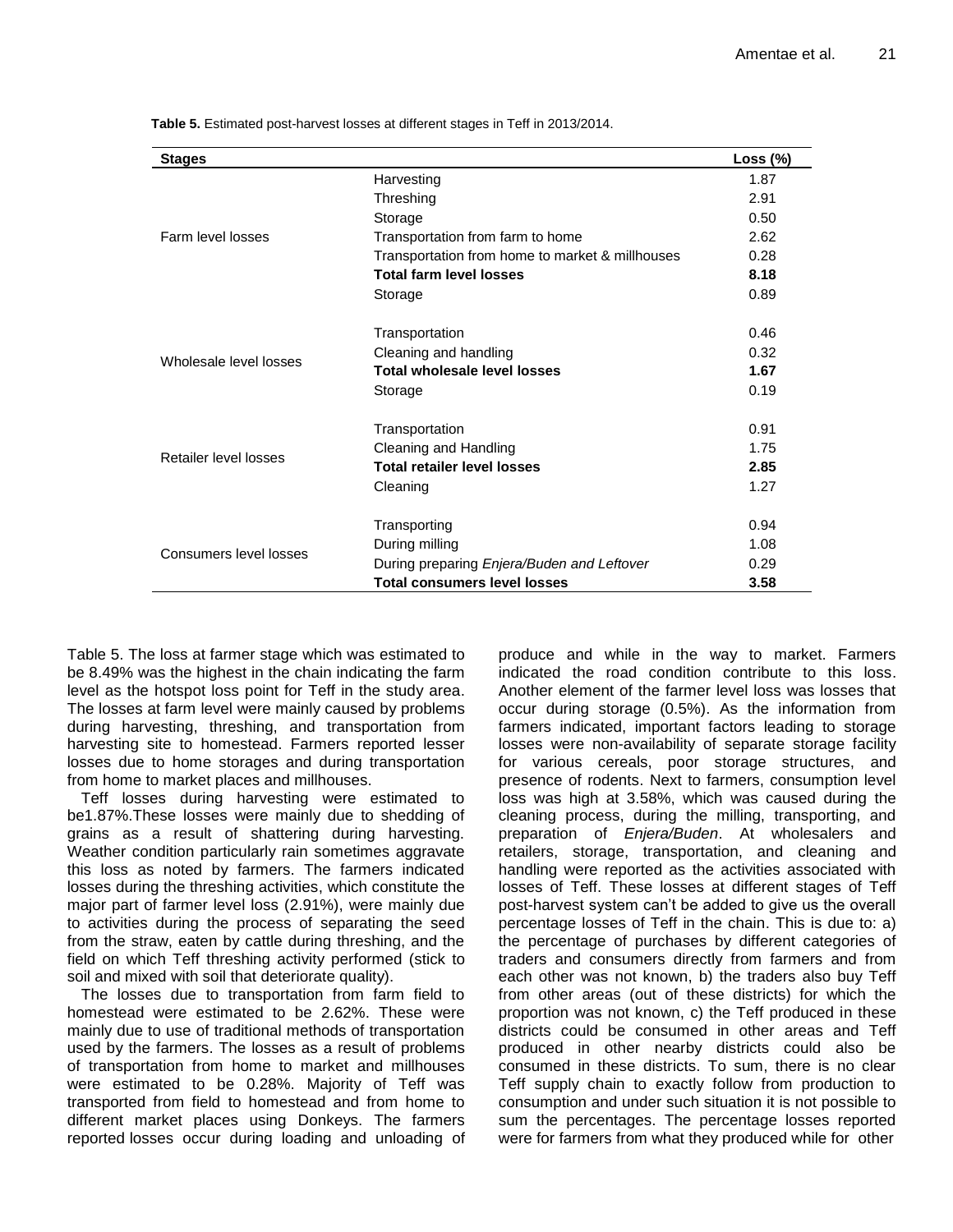

**Figure 5.** *Gotara*(right), filled plastic sacks( middle), and *gumbi/togogo* (right).



**Figure 6.** Farmers" perceived causes of Teff Post-harvest loss on Likert scale.

chain actors from what they hold during specific period of time.

Figure 6 presented farmers" perceived causes of postharvest losses of Teff in the area. According to the result (Figure 6), majority of the farmer respondent believe that threshing process as one of the major cause of high level of post-harvest losses of Teff. If we just see the cumulative of very high and high (Red and Dark red) levels of losses, we may put threshing process, weather condition, handling at collection points (farmers" cooperatives), storage facilities, lack of immediate market, harvesting tools used, and ineffectiveness of communication in the chain in order of severity (from harsh to lenient) as factors causing Teff post-harvest losses, as per the farmer respondent believe.

# **Determinates of Teff Post-harvest losses**

In addition to the subjective Likert scale loss factors assessment (Figure 6), Tobit model was used to assess factors that determine post-harvest losses of Teff at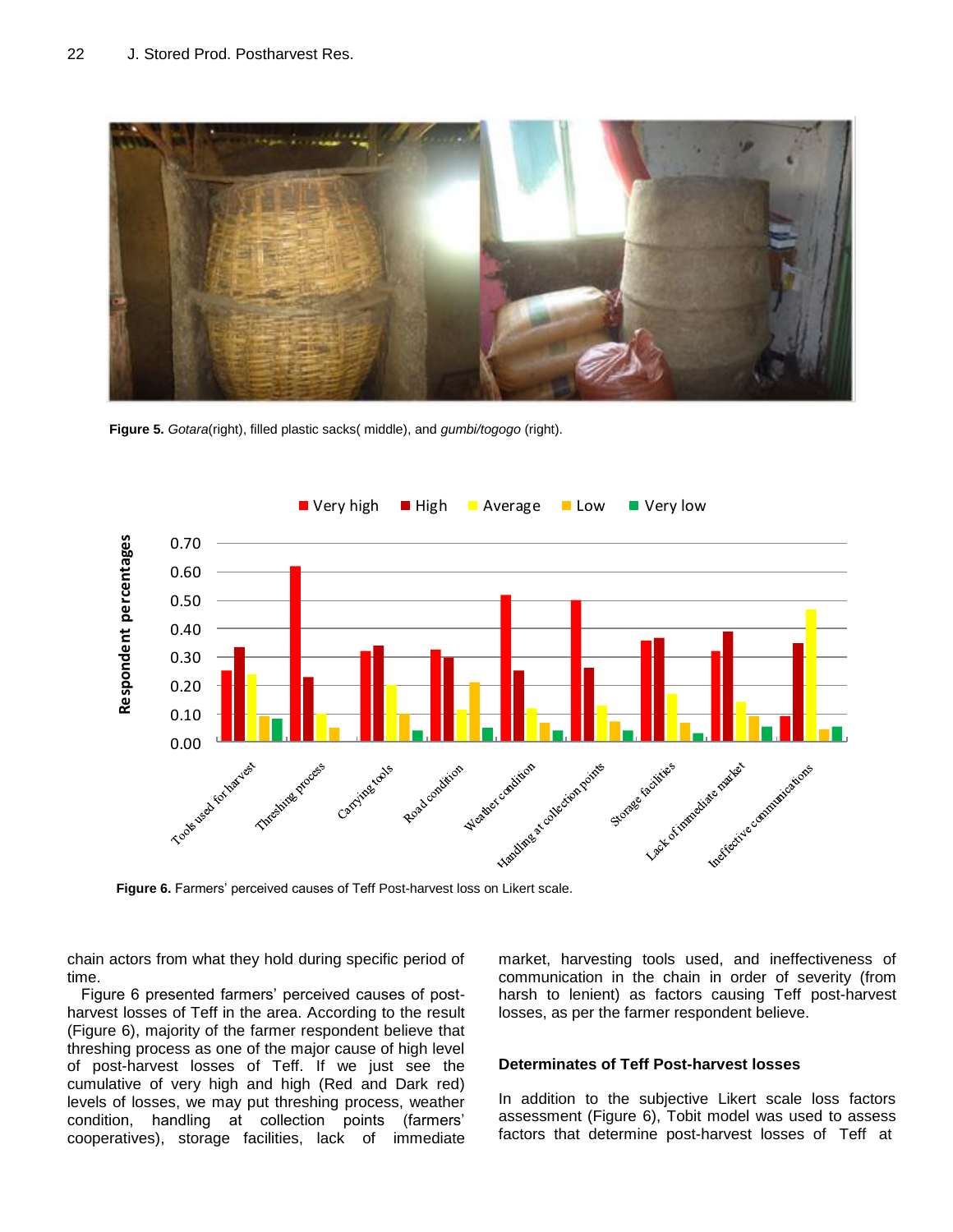**Table 6.** Result of Tobit model.

| <b>Amount of PHL</b>               | Coef.       | Std. ERR. | <b>Marginal effect</b> |
|------------------------------------|-------------|-----------|------------------------|
| Sex of household head              | $-0.0894**$ | 0.0413    | $-0.0895$              |
| Age of household head              | 0.0008      | 0.0010    | 0.0076                 |
| Family size                        | $-0.036*$   | 0.0150    | $-0.0376$              |
| Distance to nearest market         | $-0.113***$ | 0.0037    | $-0.113$               |
| Education status of household head | $-0.007$    | 0.0365    | $-0.0299$              |
| Farm size                          | 0.00241     | 0.0158    | 0.00201                |
| Output                             | $0.044***$  | 0.0012    | 0.0437                 |
| Weather                            | $0.015*$    | 0.0138    | 0.0153                 |
| Storage facility                   | $0.069**$   | 0.0147    | 0.0692                 |
| Transportation                     | 0.0339      | 0.0150    | 0.0340                 |
| cons                               | $-0.144$    | 0.0919    |                        |

\*\*\*, \*\* and \* are statistically significant at 1, 5 and 10% probability level, respectively.

farmer stages in the area. Few of the factors included in the subjective Likert scale assessment were excluded from Tobit model because they don"t have clear measurement units or difficult to measure as dummy variables. Other variables included in Tobit model but excluded from subjective Likert scale were those which characterize the farmer and do not give sense asking them how these cause losses. According to the result presented in Table 6, statistically six of the variables included in the Tobit model significantly affect Teff postharvest losses. Before running the Tobit model the hetroscedacity and multicollinearity problem were tested and proved that there were no problems of hetroscedacity and multicollinearity (Appendix 1 and 3). After running the Tobit model the model specification test was checked and from the result showed that there is no problem of model specifications (Appendix 2).

The result showed that sex of household head affects the amount of post-harvest loss at farm level negatively at less than 5% probability level. The marginal effect of sex on the amount of post-harvest loss was -0.8951 kgs per quintal among the Teff producers. This means that the fact that household head is female result in Teff Postharvest losses of about 9% at 5% statistical significance. Household size was found to have a significant negative relationship with the level of post-harvest losses occurred at farm level at less than 10% probability level. This implies that when household size increases by one person the amount of post-harvest losses decreases by 0.036 kg per quintal. This means an addition of one person to the family reduces Teff post-harvest losses by 3.6%; note that in the model family size between the age of 8 to 60 years were used assuming these can be considered as active labor in the studied context. The post-harvest losses were also positively and significantly conditioned by total production of Teff at less than 1% probability level. The increases of Teff production by one quintal increase the amount of post- harvest by 0.044 kg or 4.4%. Bad weather conditions affect the amount of

post-harvest losses at less than 10% probability level. This means the occurrence of bad weather condition (particular is rain) during different activities of postharvest operation result in post-harvest loss of 0.0153 kg of Teff per quintal or 1.53% loss. Similarly, increase in the distance to the nearest market increase the quantity of Teff loss of 0.113 kgs per kilometer of distance. That means as the distance from the market center increases by one kilometer, Teff post-harvest loss increase by 11.3% at 1% statistical significance. Storage facility also affected the amount of post-harvest loss at farm level at 5% probability level. Post-harvest loss of Teff could decrease by 0.069 kg per quintal or 6.9% when the farmers use good storage facility.

# **DISCUSSION**

Teff is an important cereal in Ethiopia both in terms of cultivated land coverage and value generated (Minten et al., 2013). However, this important cereal did not get enough attention from researchers and policy makers to the level required, particularly in areas of post-harvest losses and farmers' value addition decisions. Assefa et al. (2013) stated *"the low productivity status, and the lodging problem, still remain untouched and we have to be able to make as fast progress as possible before we can declare that the crop is no more an orphan crop."* According to the source, Teff, regardless of its economic importance and cultural heritage to Ethiopians, is among the orphan crops in terms of the research undertaking which needs attention from all concerned. The main results of this study, which may motivate further study and potential interventions, are discussed as follows.

This study identified similar findings with other sources (Assefa et al., 2013; Minten et al., 2013) in terms of the socio-economic importance of Teff. The proportion of land allocated for Teff in the area (89% of land owned) was far above the national proportion of cultivated land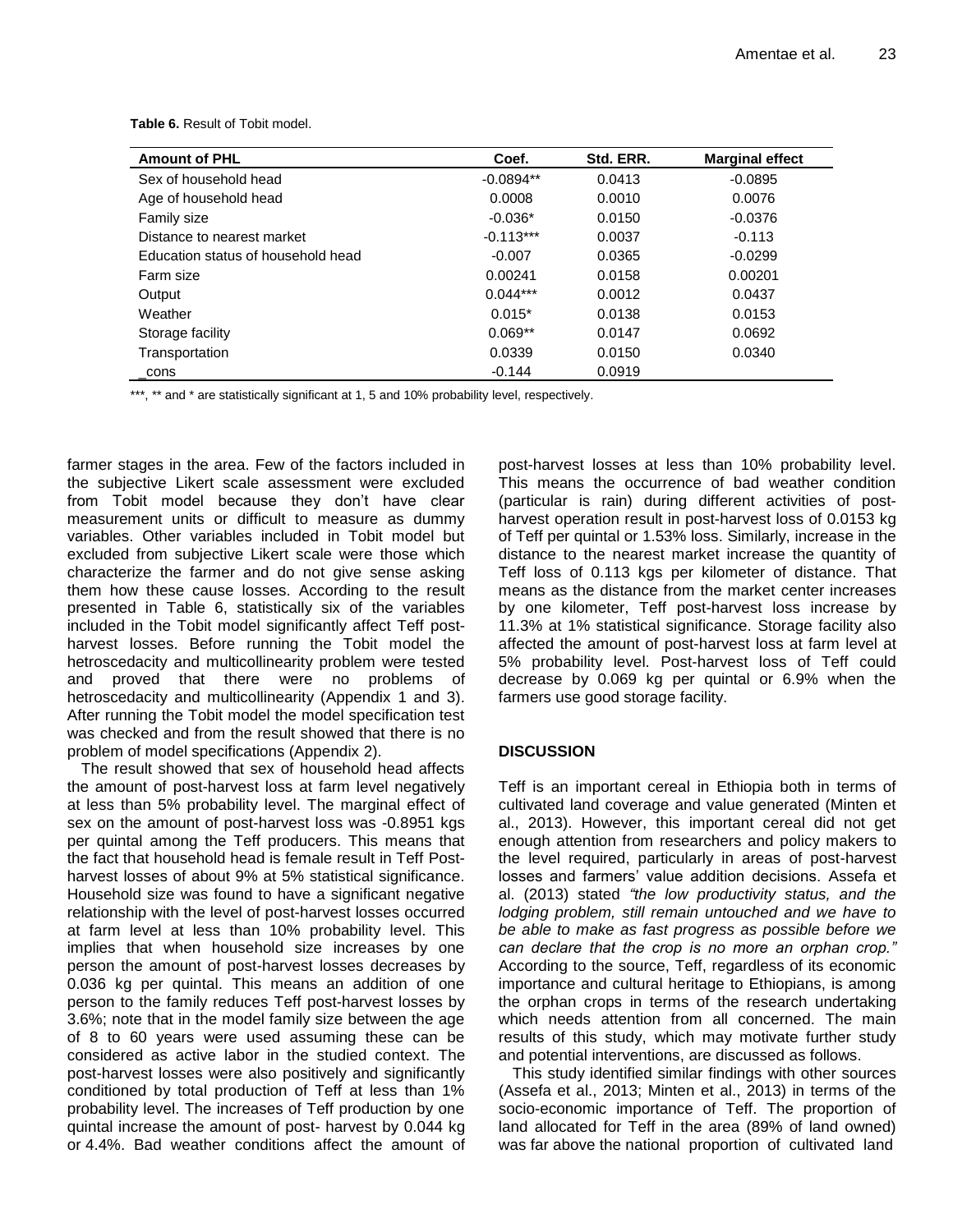coverage by Teff of 24% (CSA, 2015) and other sources such as 32% (Refera, 2001) and up to 20% (Minten et al., 2013). This is because whereas the previous studies indicated national percentages of cultivated land covered by Teff, the current study was only for specific area where Teff was the major crop. This showed that Teff was the major livelihood support in the area. The production and consumption facts were other indications that Teff was major consumption cereal in the area. The fact that about 28% of Teff produced in the area was sold out and the fact that more than 90% the farmers in the area sold Teff indicated that Teff was also source of income for the farmers in the study area. This is an opportunity for Teff value chain development in this area. The increasing trend in demand and price and the fact that Teff is getting higher demand in central markets and also abroad to some extent (The Guardian, 2014) is another opportunity that has to be exploited with appropriate policies and interventions at different stages of Teff value chain.

The study result indicated the flows of Teff and associated information and finance in Teff value chain. The result noted that in the studied Teff value chain, the relationships among actors in the area can be argued as one characterized by silo mentality where each actor was more worried about his/her performance than the overall benefit to the supply chain. The study couldn't even identify the conceptualization of mutual interest and benefit among the chain actors. The interview with key informants and chain actors showed that no one was concerned about the gain and losses of the other chain actor, their decisions purely lies on own cost-benefit trade-offs. Instead, the study identified an opposite situations where one chain actor try to exploit other chain actor. Farmers' claim on traders for collectively and intentionally reducing Teff price particularly during harvesting time was an example. Famers' cooperative institutions are trying to cope-up with this problem by buying Teff when price goes down and selling it when price goes up. However, significant number of farmers in the interview explained their worry on the situations of their cooperatives. Lack of transparency, bias in input distribution, and inefficiency related to management of the cooperatives were few problems the farmers noted regarding their cooperatives. Therefore, it needs further work to strengthen these cooperatives and establishment of trustful partnerships with other chain actors. Of course, this needs further work starting from awareness creation towards common goal and win-win cooperation among the chain actors. With such arrangements, smooth and effective flows of the product and associated finance and information could be attained.

Teff logistics practice in the area was one that could be argued as poor performing which causes post-harvest losses of Teff in the area. The means of transportation dominated by donkeys and human labor both before threshing and after threshing in conjunctions with poor

road conditions were identified as major problems. The storage facilities used in the area were more of traditional; even though Teff by cereal nature is not much susceptible to insects, dampness and rats were major problems noted by chain actors causing losses due to the poor state of storage facilities. The study found farming experience, literacy status of household head, access to credit and extension services, and proximity to nearest markets as statistically significant factors influencing farmers" value addition decisions.

Farming experience's influence on farmers' value addition decisions may arise due to the fact that with high experience, the farmers could identify the advantages and disadvantages of following certain value addition activities that is, experience gives time for learning that more experienced farmers have more accumulated information and knowledge regarding the value activities with their consequences. It may also influence value addition decision by influencing access to resources, that is, with long experience the probability for accumulated resources including land may increase and these could encourage the farmers to adopt the costly new inputs and farming technology easily than the farmers with less experience and less accumulated assets. This kind of result has been found by Ngore et al., (2011) where age of household was found to significantly affect the entrepreneurs" meat value addition decisions in Kenya. Tough, age may not imply experience, experience implies age.

Literacy status of household head was found to influence farmers' value addition decisions as expected. It was the most determining factor among the variables analyzed that an attendance of formal education by household head increases the probability of farmers' value addition decisions by 11%. This may be attributable to the fact that education has capacity to influence other factors like management skills, household income, household size and access to capital, which would all have a positive effect on value addition. This result is in line with Mamo et al. (2014) that identified education status as significant factor affecting milk value addition decision in Walmara district in Ethiopia.

Access to credit is statistically significant at 5% probability level, which means farmers" access to credit increases probability of engaging in adding value by 18.6%. This may be due to the fact that credit use enables the Teff producer to procure improved inputs and more efficient equipment that help to reduce the cost of operations. This finding is consistent with the finding reported by Ngore et al. (2011) who highlighted access to credit as a key determinant to value addition by meat agribusiness operators in Kenya. The discussion made with the farmers also noted high demand for purchase of inputs on credit in the two districts, tough only those proved to be financially constrained by the bureaucratic structure could access it.

Access to extension service is another variable that is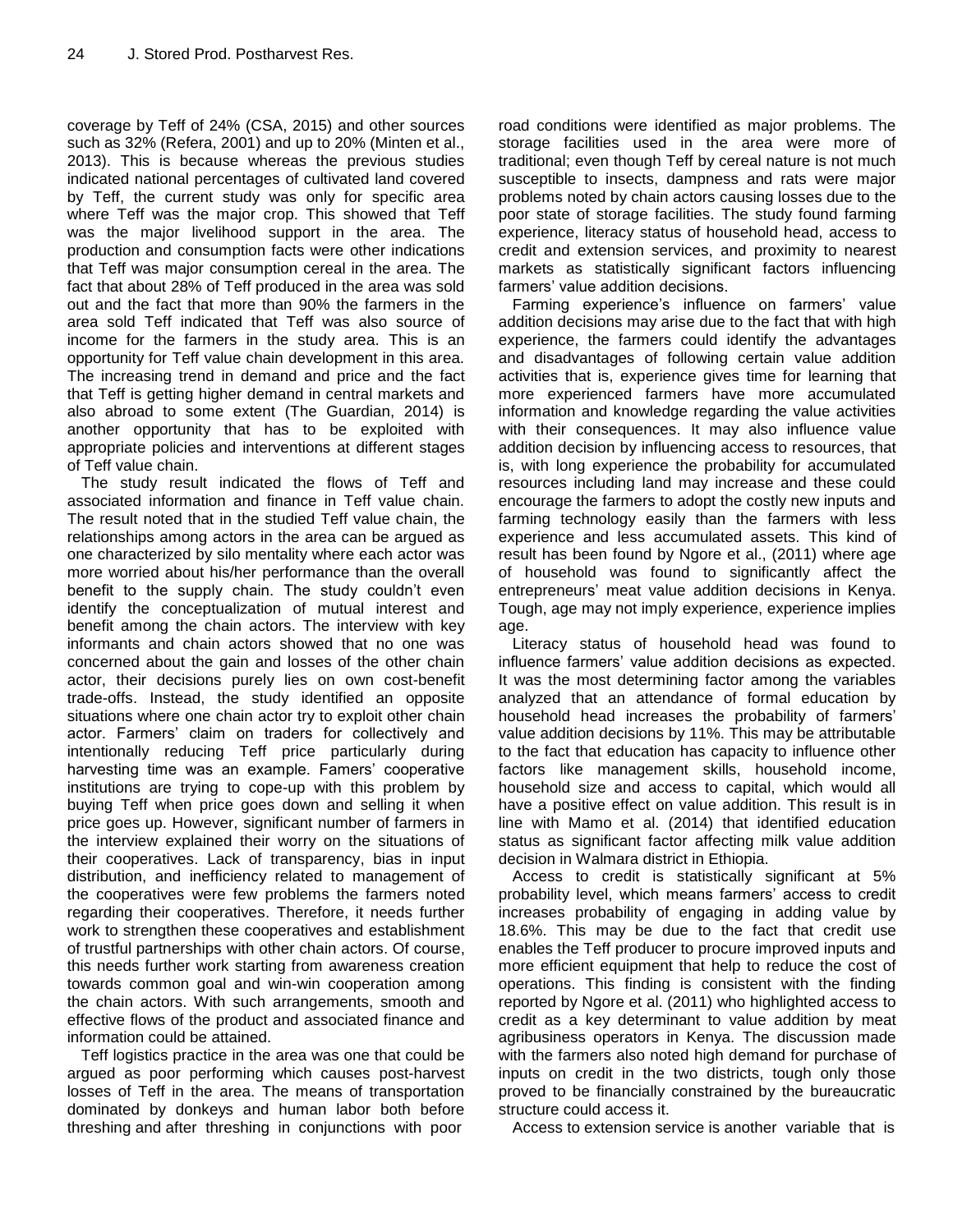expected to influence farmers' value addition decisions. The result confirmed to the expectation and access to extension services was found to increase the probability of farmers" values adding decisions by 8.8 at 10% statistical significance. This implies that access to extension services enables Teff producers to use modern inputs and other value addition activities and access market information which makes farmers to know the demand for his/her value added produce. Doss and Morris (2001) found similar findings that farmers' number of contact with extension agent had a positive effect on adoption of agricultural innovations in Ghana. This result is also consistent with Kuma et al. (2011) that explained positive relationship between farmers" value addition decision on milk and access to extension services.

Proximity to nearest market from a household home increased the probability of participation of farmers in value addition by 15%. That is, the nearer the Teff farmer to the market, the higher the probability to participate in value addition. This may be due to the fact that when the market is near to them the farmers understand what the consumers demand in terms quality and variety, hence willing to engage in value adding activities. This suggests that investing in infrastructures like rural road and market could bring better quality Teff to the market.

Based on the subjective estimate by chain actors, the levels of losses at different stages of Teff value chain were identified. The result noted farmers' stage as a hotspot loss points. However, with lack of literature for detailed actual loss measurements at different stages of the Teff value chain against which to compare these facts, it may be difficult to exactly trust the loss percentages. However, the observation made in the farming practice and farmers feeling which was expressed through their proverb were convincing for the existence of significant amount of Teff loss in the studied value chain. Sources such as (Rembold et al., 2011), indicated out of total annual production of Teff 11.7% was lost postharvest. The overall loss estimated in this study seems somehow similar to this fact. However, as both the previous study and current study were based on subjective estimates, the important aspect we may take for grant was only the existence of significant Postharvest losses of Teff. The lack of objective loss assessment methods for Teff and similar cereals were claimed since long time (Harris and Lindblad, 1978), though no satisfactory solution has been given so far. This may be the reason why researchers were not attracted to study Teff and other similar cereals postharvest losses. The current study found difficult to obtain scientific paper dealing with postharvest loss of Teff. Therefore, it is worth mentioning the limitation in this regards and a call to stakeholders to deal with this problem with required resources and knowledge.

Using the Likert scale loss assessment by farmers, threshing process was identified as the major activity where highest losses of Teff happen. Using the Tobit

model, this study attempted to identify what factors were significantly causing the losses of Teff at farmer stages. Accordingly, sex, family size, level of output (production), bad weather condition, distance to the nearest market, and storage facilities were found significantly affecting Teff Post-harvest losses in the area.

**Gender impact:** Female farmers were found to be more prone to high levels of losses than their male counterparts. This could be due to the fact that Teff is very labor intensive. Generally, male headed households tend to have more man- hours available for Teff harvesting and other farming activities compared to their female counterparts who have additional tasks or family responsibilities at home reducing their available manhour. In addition to these, female farmers may not be physically as strong as male farmers due to biological and sociological gender (socially constructed and accepted) matters. Therefore, ceteris paribus, women tend to use longer period for Post-harvest activities of Teff which results in high levels of Post-harvest losses.

**Impact of family size:** Referring to the labor intensive Teff farming practice, increase in active labor family size is expected to reduce Post-harvest losses. As expected the result showed that when household size increases by one person the amount of post-harvest losses decreases by 3.76%. This is complementary with the gender result, that more available man-hour is critical to reduce Postharvest losses of Teff.

**Level of Output:** The study identified increase in production level associated with high level of Postharvest losses. This may be due to the fact that as the amount of Teff production increases, it became difficult for farmers to harvest on time the whole production due to lack of manpower. This finding is consistent with the finding of (Basavaraja et al., 2007) who showed positive relationship between the amount of post-harvest losses and amount of wheat and rice produced in India.

**Impact of weather condition:** As expected, bad weather condition was associated with high post production losses in the area. Particularly, rain during post production activities was claimed causing losses. This is also similar with Basavaraja et al. (2007) findings.

**Distance to the nearest market:** Higher Post-harvest losses are expected to be associated with far distance of farmers' homestead from market centers. This is because as the distance increases, the hassles in transportations increase. Particularly, in situation of bad road conditions and poor transport facilities this may result in more losses. The result of the Tobit model confirmed to the expectation that a one kilometer increase in distance may result in 11.3% increase in Teff Post-harvest losses at 1% statistical significance. This result is similar with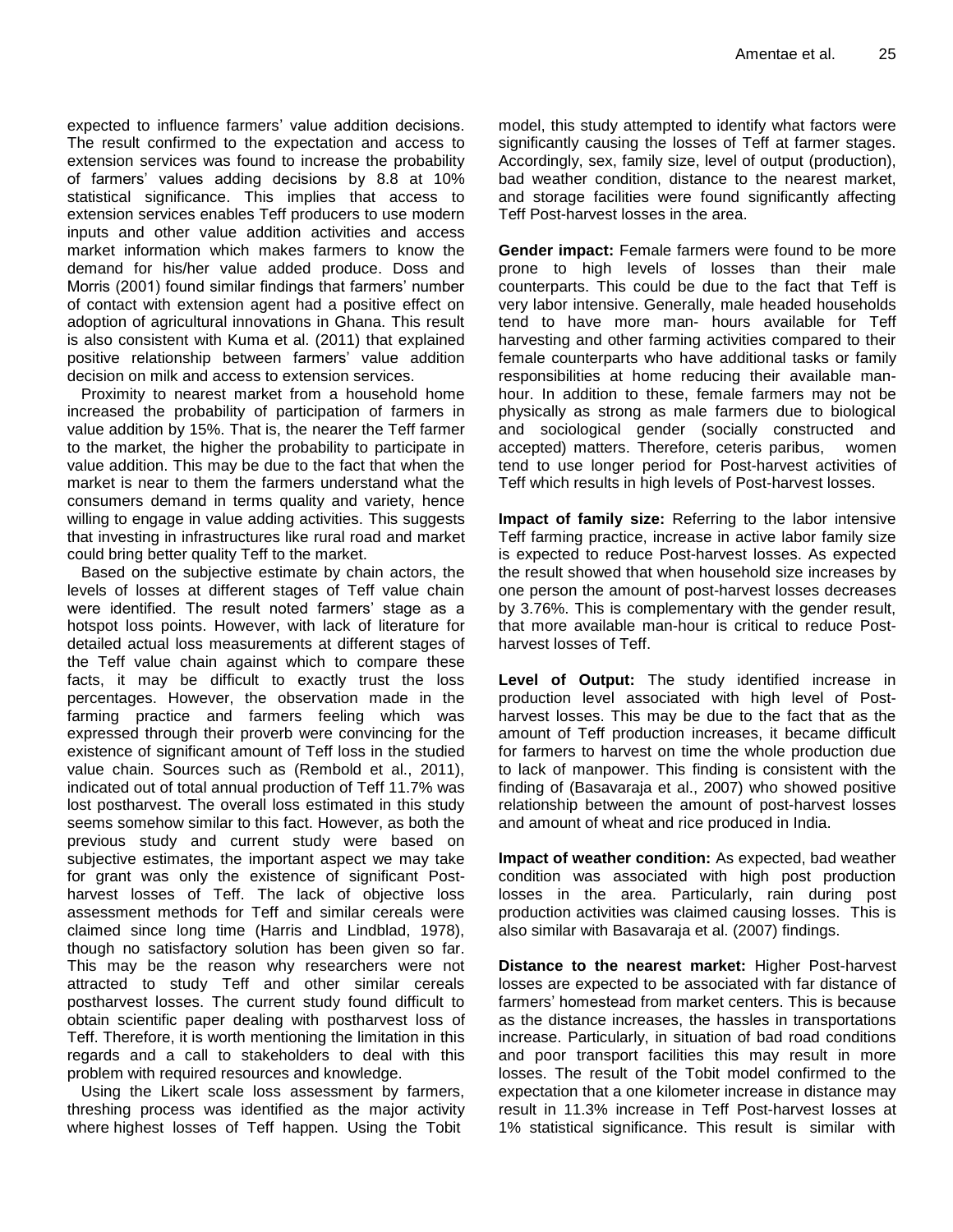studies by Ayandiji et al. (2011) on Tomato. High losses of Tomato with long distance to market may be attributable not only to distance and hassles in transport but also the time it takes in transport that contributes to losses as perishable produce. But in case of Teff, the reason of loss in relation to long distance could be argued only from transportation problems as Teff is not perishable that is, Teff is susceptible to loss of spillages and dampness due to long and poor state of transportation.

# **Conclusions**

This study attempted to explore Teff value chain in two districts of central Ethiopia. Accordingly, major chain actors were identified as: farmers and their cooperatives, district agricultural bureaus, wholesale and retail traders, millhouses, Enjera/Buden sellers, hotels and cafeteria, and individual consumers. The nature of relationships and flows of products, information, and finance were described by open and untraceable chain without any standing relationships among chain actors. The study couldn"t identify the concept of mutuality and trust among the chain actors rather a silo mentality where each actor was more worried about own benefit than the overall benefit to the supply chain. Particularly, farmers' relationships with traders seemed scary to the farmers that most farmers claimed that traders in the area use oligopolistic power to reduce price particularly during the harvesting time. However, farmers' cooperatives stated their major objectives was balancing the price of Teff by buying during harvest time when price gets down and selling at the time price gets better .On the other hand, majority of all category chain actors indicated an increasing price and demand trend overtime, therefore farmers' claim were against their expectations. The relationships between production, sells and land allocation issues in the area indicated that Teff is not only food crop but also cash crop that supports the livelihood of the farmers in the area.

The assessment on elements of logistics functions noted that donkey and human labor serving major role as means of transportation, *gotara and gumbi/togogo* as major storage facility, and plastic sacks as major packaging material.

The probit model result revealed farming experience, access to extension services, proximity to nearest markets, level of education of household head, and access to credit as statistically significant factors influencing farmers' value addition decisions. Attendance of formal education was statistically the most determining factor for farmers' value addition decisions with an attendance of formal education at any level leading to an increase in probability of farmers' value addition decisions by 11% at 1% statistical significance.

Post-harvest losses of Teff at different stages of the value chain were estimated by the chain actors as

percentages of what they produced or hold during specific period of time. Accordingly, the farmers' stage loss was reported as the highest percentage losses hence could be considered as hotspot loss point. However, due to the open flows of Teff from/to the area it was not possible to add the losses at different stages of Teff value chain to know the overall loss percentages. On the other hand, for the farmers" stage loss farmers were asked what they know causing the losses on a Likert scale where factors were assessed as causing from very high losses to very low losses. Accordingly, farmers' identified factors in order of severity (from harsh to lenient) that stakeholders need to give attention to reduce Teff losses in the area as: threshing process, weather condition, handling at collection points (farmers" cooperatives), storage facilities, and lack of immediate market, harvesting tools used, and ineffectiveness of communications.

The result of the Tobit model on determining factors of Teff Post-harvest losses at farmers" stage revealed that sex, family size, level of output (production), bad weather condition, and distance to the nearest market were found significantly affecting Teff Post-harvest losses in the area.

# **Conflict of Interests**

The authors have not declared any conflict of interests.

# **ACKNOWLEDGEMENTS**

We are grateful to RELOAD project for funding the activities of this study. Particularly, we are thankful to Professor Oliver Hensel and Mr Michael Hesse (RELOAD project coordinators), Ambo University, and Swedish University of Agricultural Science, department of Energy and Technology for supporting this study in all dimensions. Our special thanks also go to all chain actors who provided with the data and technical support. Thank you all!

# **REFERENCES**

- Assefa K, Chanyalew S, Tadele Z (2013). Achievements and Prospects of Tef Improvement, International Workshop Proceedings, University of Bern, Institute of Plant Sciences, Switzerland.
- Ayandiji A, Or A, Omidiji D (2011). Determinant Post Harvest Losses Among Tomato Farmers In Imeko-Afon Local Government Area Of Ogun State, NIgeria. Glob. J. Sci. Front. Res. P 11.
- Basavaraja H, Mahajanashetti S, Udagatti NC (2007). Economic analysis of post-harvest losses in food grains in India: a case study of Karnataka. Agric. Econ. Res. Rev. 20:117-126.
- CSA (2015). The Federal Democratic Republic of Ethiopia Central Statistical Agency Agricultural Sample Survey: Area And Production Of Major Crops.
- Doss CR, Morris ML (2001). How does gender affect the adoption of agricultural innovations? The case of improved maize technology in Ghana. Agric. Econ. 25:27-39.
- FAO (2014). Food Loss Assessments: Causes and Solutions: Case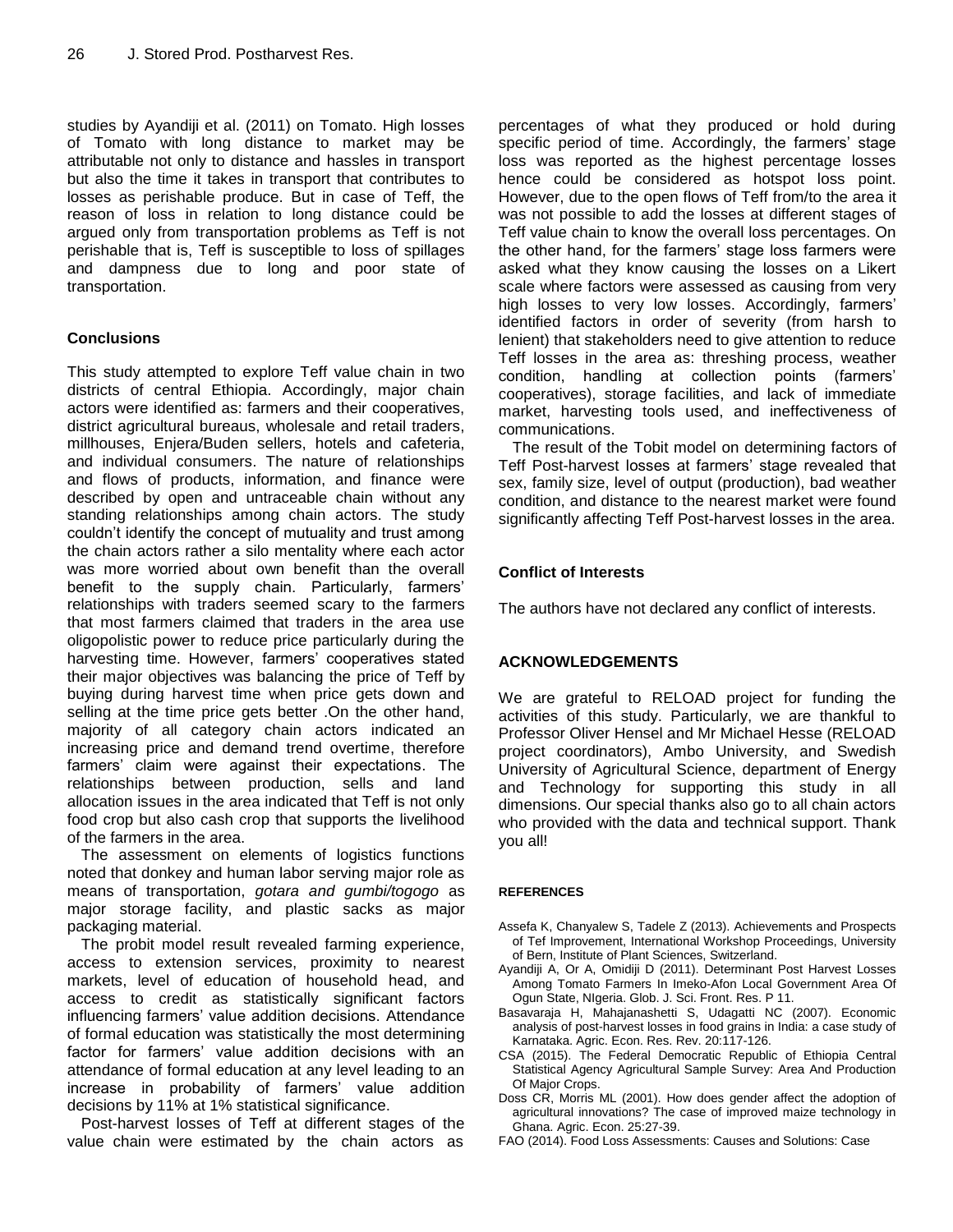Studies in Small-scale Agriculture and Fisheries Subsectors in Kenya. Food & Agriculture Organization of The United Nations, Rome.

- Gustavsson J, Cederberg C, Sonesson U, Van otterdijk R, Meybeck A (2011). Global food losses and food waste. Food and Agriculture Organization of the United Nations, Rome.
- Harris KL, Lindblad CJ (1978). Post-harvest grain loss assessment methods. Minnesota, America Association of Cereal Chemist, P 193.
- Headey D, Nisrane FB, Worku I, Dereje M, Taffesse AS (2012). Urban Wage Behavior and Food Price Inflation: The Case of Ethiopia. ESSP-II Working Paper, 41.
- Hodges RJ, Buzby JC, Bennett B (2011a). Postharvest losses and waste in developed and less developed countries: Opportunities to improve resource use. J. Agric. Sci. 149:37-45.
- Hodges RJ, Buzby JC, Bennett B (2011b). Postharvest losses and waste in developed and less developed countries: Opportunities to improve resource use. J. Agric. Sci. 149:37-45.
- Kaplinsky R, Morris M (2001). A handbook for value chain research, IDRC Ottawa.
- Ketema S (1997). Tef-Eragrostis Tef (Zucc.), Bioversity International. Vol. 12.
- Kuma B, Getnet K, Baker D, Kassa B (2011). Determinants of participation decisions and level of participation in farm level milk value addition: The case of smallholder dairy farmers in Ethiopia.
- Kummu M, De Moel H, Porkka M, Siebert S, Varis O, Ward PJ (2012). Lost food, wasted resources: Global food supply chain losses and their impacts on freshwater, cropland, and fertiliser use. Sci. Total Environ. 438:477-489.
- Mamo T, Tefera T, Byre N (2014). Factors influencing urban and periurban dairy producers" participation in milk value addition and volume of milk value added in Welmera Woreda, West Shewa Zone of Oromia Regional State, Ethiopia. Int. J. Livest. Prod. 5:165-172.
- Minten B, Tamru S, Engida E, Kuma T (2013). Ethiopia's value chain on the move: the case of teff. ESSP Working Paper series 52, 1-26.
- Ngore P, Mshenga P, Owuor G, Mutai B (2011). Socioeconomic factors influencing meat value addition by rural agribusinesses in Kenya. Curr. Res. J. Soc. Sci. 3:453-464.
- Nutrition Data (2015). http://nutritiondata.self.com/facts/cereal-grainsand-pasta/10357/2
- Olsson U (2011). Statistics for life science. Studentlitteratur.
- Parfitt J, Mark B, Sarah M (2010). Food waste within food supply chains: quantification and potential for change to 2050. Philosophical Transactions of the Royal Society B: Biological Sciences 365(1554):3065-3081.
- Pedreschi R, Lurie S, Hertog M, Nicolaï B, Mes J, Woltering E (2013). Post-harvest proteomics and food security. Proteomics 13:1772-1783.
- Refera A (2001). TEF: Post-harvest operations. Institute of Agricultural Research Organization, Holetta Agricultural Research Center (IARO), P 60.
- Rembold F, Hodges R, Bernard M, Knipschild H, Léo O (2011). The African Postharvest Losses Information System (APHLIS). European Union, Luxembourg.
- The Guardian (2014). Move over quinoa, Ethiopia's Teff poised to be next big super grain:http://www.theguardian.com/globaldevelopment/2014/jan/23/quinoa-ethiopia-Teff-super-grain
- Tobin J (1958). Estimation of relationships for limited dependent variables. Econometrica: J. Econ. Soc. pp. 24-36.
- WFP (2014). Hunger Map of 2014. World Food Programme.
- Wooldridge J (2012). Introductory econometrics: A modern approach, Cengage Learning.